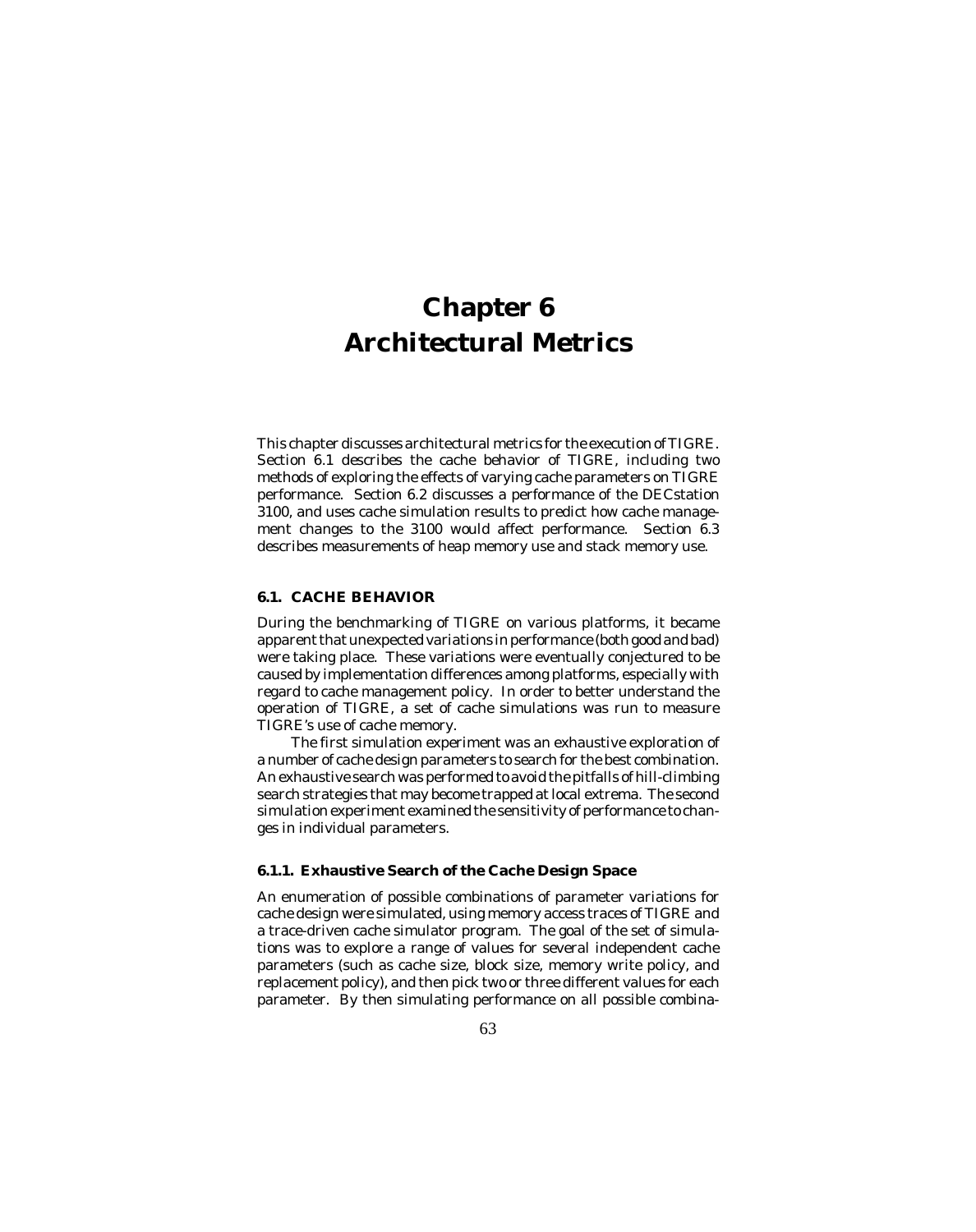tions of these parameter values, the performance of TIGRE across the entire cache design was mapped. As a result, similarities and differences between the best-performing sets of parameter combinations could lead insight into what kind of cache memory organization best supports TIGRE.

The DineroIII cache simulator program was used (Hill 1984). The simulation parameters varied were: cache size (64K and 16K bytes), cache organization (unified and split), block size (also known as line size, of 4, 8, and 16 bytes), associativity (direct-mapped and 4 way set associative), replacement policy (LRU and FIFO), write policy (writethrough and copy-back), and write allocation (allocate on write miss, and no allocation on write miss). Kabakibo et al. (1987) and Smith (1982) provide more information on cache management strategies and terminology.

All meaningful combinations of parameters were run (some combinations, such as varying replacement policy on a direct-mapped cache, are meaningless). The split caches divide the available cache memory evenly between instruction and data caches, as is commonly done on real systems (*e.g.* a split 64K cache allocates 32K each to the instruction cache and data cache).

The fib(16) benchmark using the SKI combinator set (consisting of the combinators **S**, **K**, **I**, **+**, **-**, **<**, **IF**, **1**, **2**, **3**, and **LIT**) was chosen for the exhaustive design space search. The SKI set was chosen instead of the Turner Set for initial study because it was believed that the SKI set has worse performance on conventional architectures (*i.e.* it "breaks" architectures more effectively). A large enough heap was used to avoid the need to simulate garbage collection.

Table 6-1 shows the simulation results for the program skifib(16). The primary ranking is by miss ratio, which has a strong effect on program running time. Miss ratio is the number of memory accesses that result in cache misses normalized to the number of total accesses (*e.g.* 0.3000 would represent a 30% miss ratio). The secondary ranking is by bus traffic ratio. Traffic ratio is the number of words transferred on the data bus from the combination of cache misses and writes of modified cache contents to memory, normalized to the total number of accesses.

Each simulation run involved a total of 1449864 memory accesses, 1042523 of which were instruction reads, and 407341 of which were data accesses. 71.9% of all memory traffic was instruction accesses, 15.9% was memory reads, and 12.2% was memory writes. To avoid the possibility of misleading results because of an insufficiently large simulation data set size, the simulation was rerun on several data points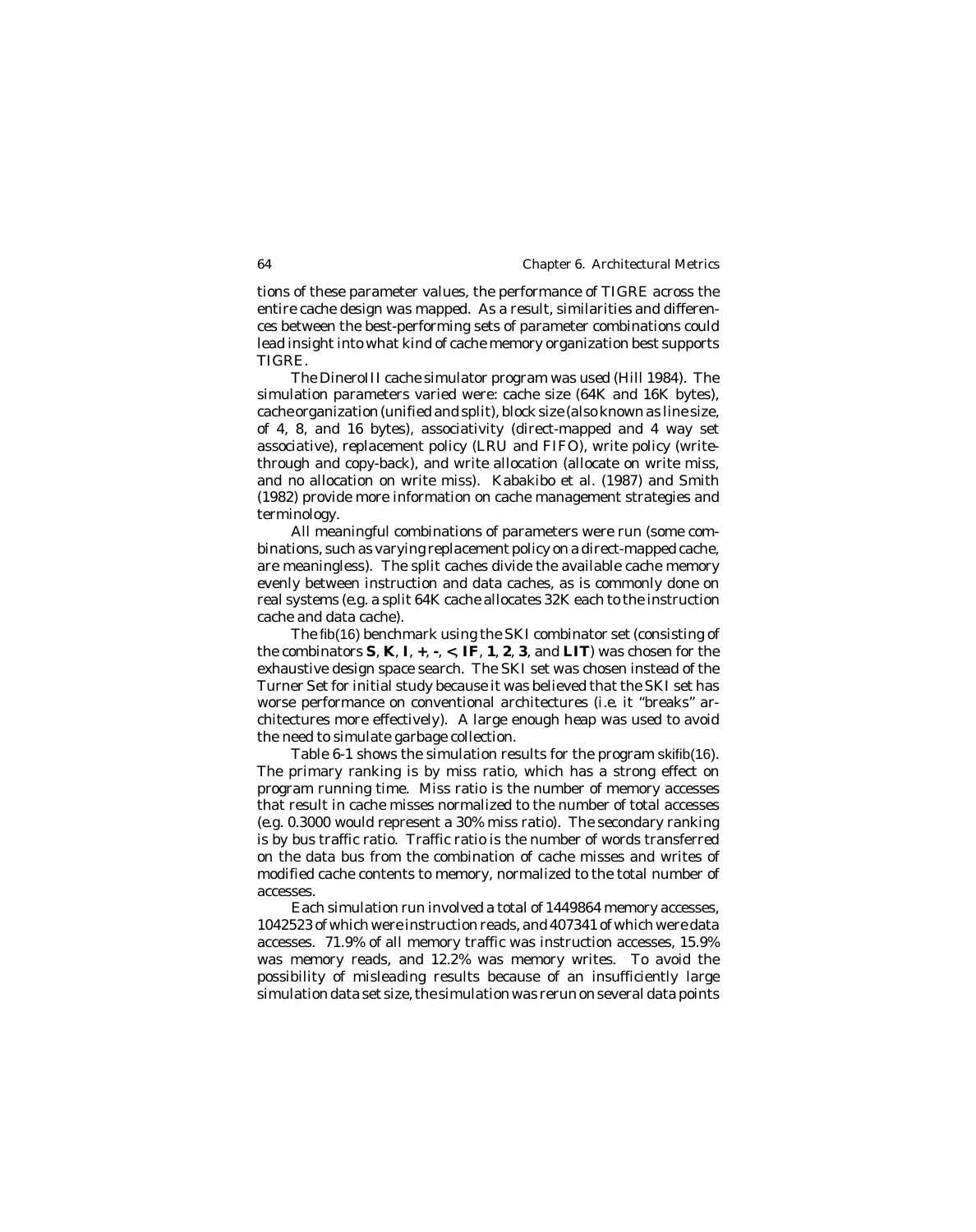S = CACHE SIZE (BYTES) U = CACHE ORGANIZATION (UNIFIED / SPLIT) B = BLOCK SIZE (BYTES) A = ASSOCIATIVITY (DIRECT-MAPPED / 4-WAY SET) R = REPLACEMENT POLICY (LRU / FIFO) T = MEMORY UPDATE POLICY (THRU / COPY-BACK) W = WRITE ALLOCATE? (YES/NO) 1042523 INSTRUCTION, 407341 DATA ACCESSES MISS SU B A R I WIRAFFIC 0.0096 64K U 16 4 L C Y 0.0767 0.0096 64K S 16 4 L C Y 0.0768 0.0096 64K U 16 4 L T Y 0.1609 0.0096 64K S 16 4 L T Y 0.1610 0.0097 16K U 16 4 L C Y 0.0773 0.0097 16K U 16 4 L T Y 0.1612 0.0098 64K U 16 4 F C Y 0.0776 0.0098 16K S 16 4 L C Y 0.0777 0.0098 64K S 16 4 F C Y 0.0779 0.0098 16K S 16 4 L T Y 0.1615 0.0098 64K U 16 4 F T Y 0.1615 0.0098 64K S 16 4 F T Y 0.1617 0.0101 64K S 16 D – C Y 0.0795 0.0101 64K S 16 D – T Y 0.1627 0.0102 64K U 16 D – C Y 0.0799 0.0102 64K U 16 D – T Y 0.1632 0.0104 16K U 16 4 F C Y 0.0810 0.0104 16K U 16 4 F T Y 0.1642 0.0105 16K S 16 4 F C Y 0.0819 0.0105 16K S 16 4 F T Y 0.1644 0.0129 16K S 16 D – C Y 0.0962 0.0129 16K S 16 D – T Y 0.1739 0.0192 64K U 8 4 L C Y 0.0766 0.0192 64K S 8 4 L C Y 0.0767 0.0192 64K U 8 4 L T Y 0.1609 0.0192 64K S 8 4 L T Y 0.1609 0.0193 16K U 8 4 L C Y 0.0770 0.0193 16K U 8 4 L T Y 0.1611 0.0194 16K S 8 4 L C Y 0.0773

Table 6-1. Cache performance simulation results for TIGRE on a MIPS R2000.

0.0194 16K S 8 4 L T Y 0.1612 0.0195 64K U 8 4 F C Y 0.0773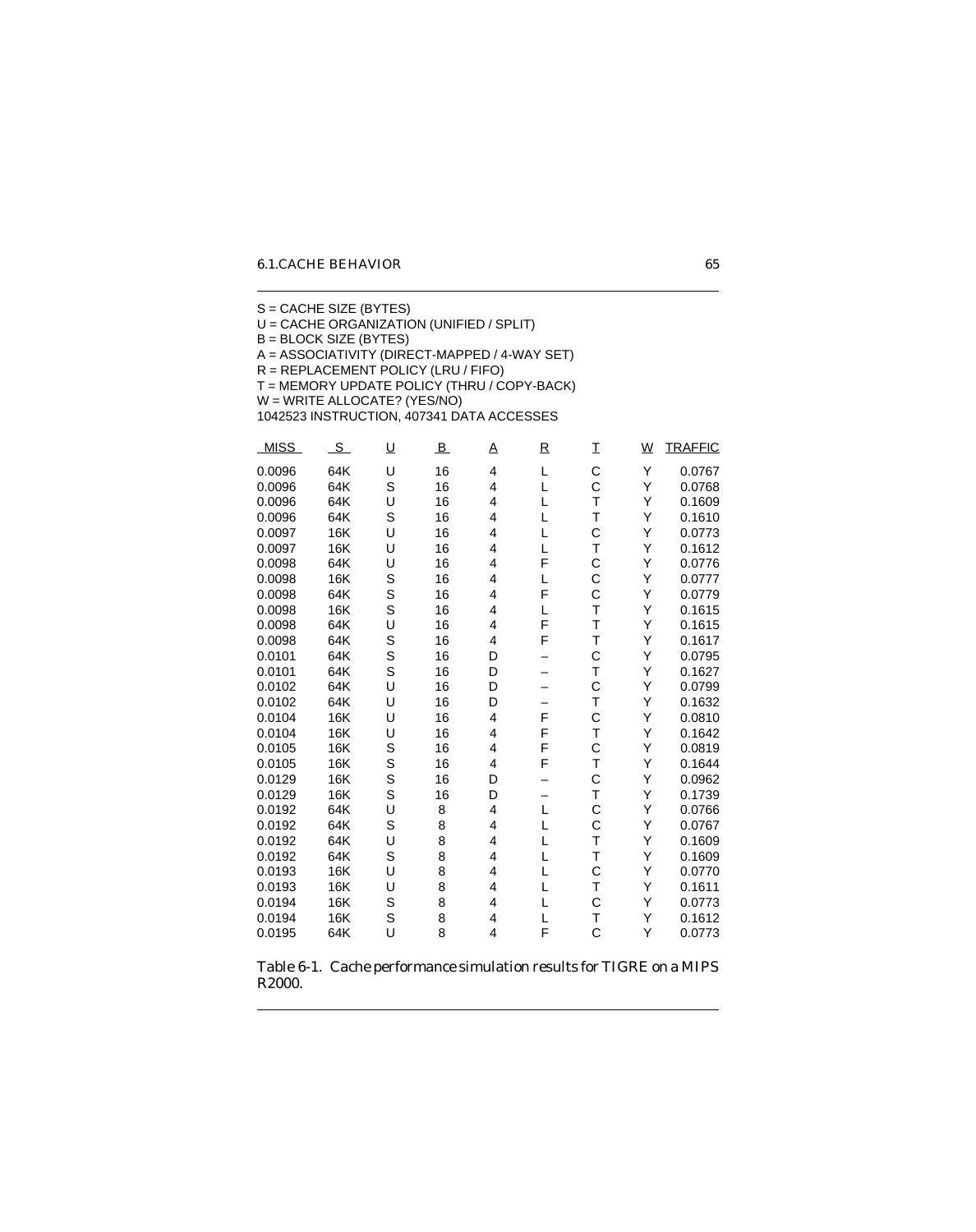| <b>MISS</b> | S          | <u>U</u> | $\overline{B}$ | A                       | $\overline{\mathsf{R}}$  | I            | $\underline{W}$ | <b>TRAFFIC</b> |
|-------------|------------|----------|----------------|-------------------------|--------------------------|--------------|-----------------|----------------|
| 0.0195      | 64K        | S        | 8              | 4                       | F                        | $\mathsf{C}$ | Υ               | 0.0775         |
| 0.0195      | 64K        | U        | 8              | 4                       | F                        | T            | Y               | 0.1614         |
| 0.0195      | 64K        | S        | 8              | 4                       | F                        | T            | Υ               | 0.1614         |
| 0.0198      | 64K        | S        | 8              | D                       |                          | C            | Υ               | 0.0783         |
| 0.0198      | 64K        | S        | 8              | D                       |                          | T            | Υ               | 0.1620         |
| 0.0199      | 64K        | U        | 8              | D                       | $\overline{\phantom{0}}$ | C            | Υ               | 0.0786         |
| 0.0199      | 64K        | U        | 8              | D                       | $\overline{\phantom{0}}$ | T            | Υ               | 0.1623         |
| 0.0206      | 16K        | U        | 8              | 4                       | F                        | $\mathsf{C}$ | Υ               | 0.0800         |
| 0.0206      | 16K        | S        | 8              | 4                       | F                        | C            | Υ               | 0.0805         |
| 0.0206      | <b>16K</b> | S        | 8              | 4                       | F                        | T            | Υ               | 0.1636         |
| 0.0206      | 16K        | U        | 8              | 4                       | F                        | T            | Υ               | 0.1636         |
| 0.0228      | 16K        | S        | 8              | D                       |                          | C            | Υ               | 0.0873         |
| 0.0228      | <b>16K</b> | S        | 8              | D                       | $\overline{\phantom{0}}$ | T            | Υ               | 0.1680         |
| 0.0232      | 16K        | U        | 16             | D                       | $\overline{\phantom{0}}$ | C            | Υ               | 0.1347         |
| 0.0232      | 16K        | U        | 16             | D                       |                          | T            | Υ               | 0.2152         |
| 0.0309      | 64K        | U        | 4              | 4                       | L                        | C            | Υ               | 0.0581         |
| 0.0309      | 64K        | S        | 4              | 4                       | L                        | C            | Υ               | 0.0582         |
| 0.0309      | 64K        | U        | 4              | 4                       | L                        | T            | Y               | 0.1533         |
| 0.0309      | 64K        | S        | $\overline{4}$ | 4                       | L                        | T            | Υ               | 0.1533         |
| 0.0310      | 16K        | U        | 4              | 4                       | L                        | C            | Υ               | 0.0583         |
| 0.0310      | 16K        | U        | 4              | 4                       | L                        | T            | Υ               | 0.1534         |
| 0.0311      | <b>16K</b> | S        | 4              | 4                       | L                        | $\mathsf{C}$ | Υ               | 0.0585         |
| 0.0311      | 16K        | S        | 4              | 4                       | L                        | T            | Υ               | 0.1535         |
| 0.0312      | 64K        | U        | 4              | 4                       | F                        | $\mathsf{C}$ | Υ               | 0.0586         |
| 0.0312      | 64K        | S        | 4              | 4                       | F                        | C            | Υ               | 0.0587         |
| 0.0312      | 64K        | U        | 4              | 4                       | F                        | T            | Υ               | 0.1537         |
| 0.0312      | 64K        | S        | 4              | 4                       | F                        | T            | Υ               | 0.1537         |
| 0.0314      | 64K        | S        | 4              | D                       |                          | C            | Υ               | 0.0589         |
| 0.0314      | 64K        | S        | 4              | D                       | $\overline{\phantom{0}}$ | T            | Υ               | 0.1538         |
| 0.0315      | 64K        | U        | 4              | D                       | $\overline{\phantom{0}}$ | C            | Υ               | 0.0590         |
| 0.0315      | 64K        | U        | 4              | D                       | $\overline{\phantom{0}}$ | T            | Υ               | 0.1540         |
| 0.0325      | 16K        | S        | 4              | 4                       | F                        | Ċ            | Υ               | 0.0606         |
| 0.0325      | 16K        | S        | 4              | 4                       | F                        | T            | Υ               | 0.1550         |
| 0.0327      | 16K        | U        | 4              | $\overline{\mathbf{4}}$ | F                        | $\mathbf C$  | Υ               | 0.0604         |
| 0.0327      | 16K        | U        | 4              | $\overline{4}$          | F                        | T            | Y               | 0.1551         |
| 0.0336      | 16K        | S        | 4              | D                       |                          | C            | Υ               | 0.0621         |
| 0.0336      | 16K        | S        | 4              | D                       |                          | T            | Υ               | 0.1560         |
| 0.0415      | 16K        | U        | 8              | D                       | $\overline{\phantom{0}}$ | C            | Υ               | 0.1233         |
| 0.0415      | 16K        | U        | 8              | D                       |                          | T            | Y               | 0.2054         |
| 0.0551      | 64K        | U        | 16             | 4                       | L                        | C            | N               | 0.1080         |
| 0.0551      | 64K        | U        | 16             | 4                       | L                        | T            | N               | 0.1608         |
|             |            |          |                |                         |                          |              |                 |                |

Table 6-1. (continued).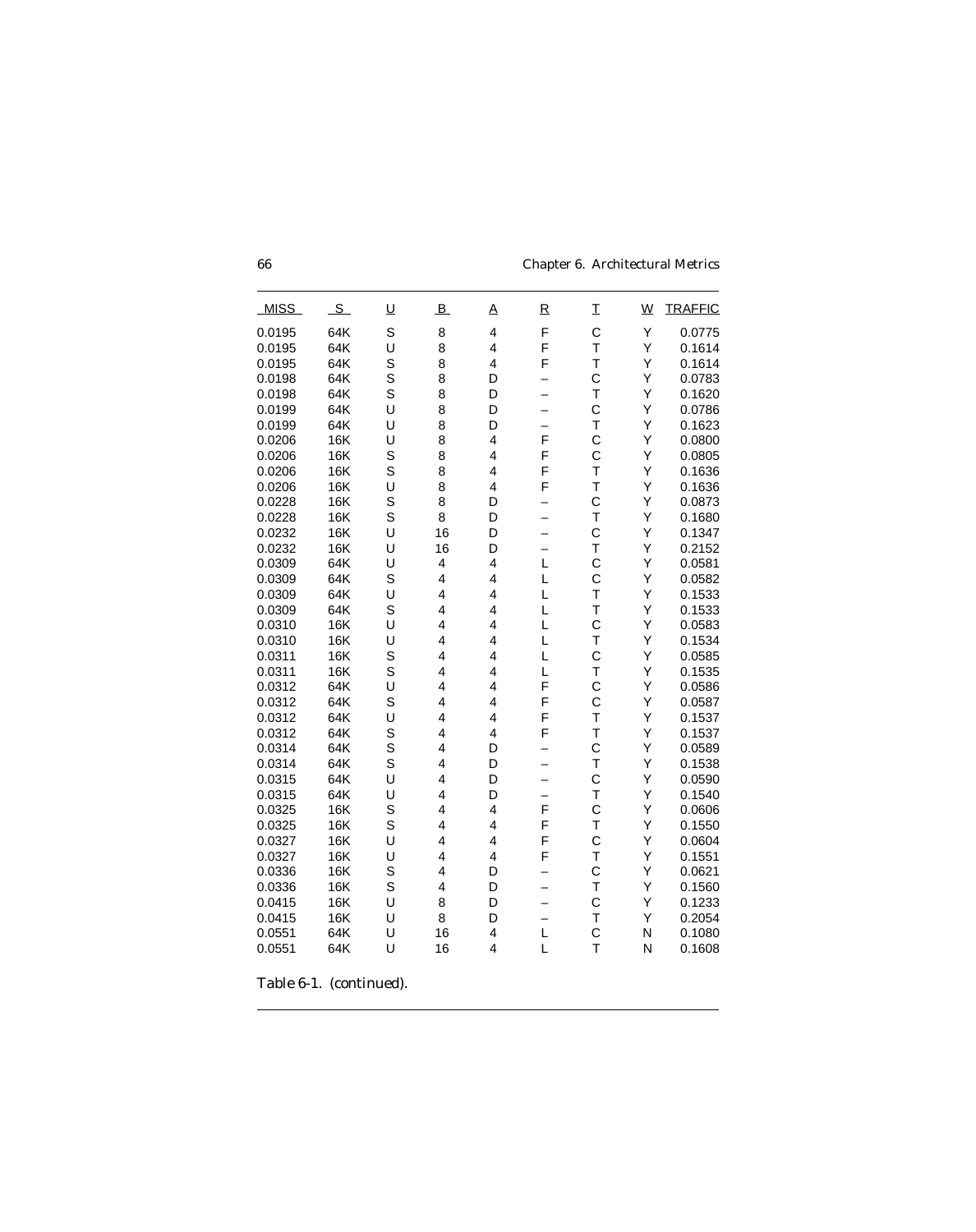| <b>MISS</b> | $\mathcal{S}$ | $\overline{\mathsf{u}}$ | $\overline{B}$ | A | $\overline{\mathsf{R}}$  | I                       | $\underline{W}$ | <b>TRAFFIC</b> |
|-------------|---------------|-------------------------|----------------|---|--------------------------|-------------------------|-----------------|----------------|
| 0.0552      | 64K           | S                       | 16             | 4 | L                        | $\mathbf C$             | N               | 0.1081         |
| 0.0552      | <b>16K</b>    | U                       | 16             | 4 | L                        | C                       | N               | 0.1082         |
| 0.0552      | 16K           | S                       | 16             | 4 | L                        | $\mathsf{C}$            | N               | 0.1084         |
| 0.0552      | 64K           | S                       | 16             | 4 | L                        | T                       | N               | 0.1609         |
| 0.0552      | <b>16K</b>    | U                       | 16             | 4 | L                        | $\overline{\mathsf{T}}$ | N               | 0.1610         |
| 0.0552      | <b>16K</b>    | S                       | 16             | 4 | L                        | $\overline{\mathsf{T}}$ | N               | 0.1611         |
| 0.0553      | 64K           | U                       | 16             | 4 | F                        | C                       | N               | 0.1086         |
| 0.0553      | 64K           | S                       | 16             | 4 | F                        | $\mathbf C$             | N               | 0.1086         |
| 0.0553      | 64K           | S                       | 16             | 4 | F                        | $\overline{\mathsf{T}}$ | N               | 0.1613         |
| 0.0553      | 64K           | U                       | 16             | 4 | F                        | $\bar{1}$               | N               | 0.1613         |
| 0.0554      | 64K           | S                       | 16             | D | $\overline{\phantom{0}}$ | $\mathbf C$             | N               | 0.1091         |
| 0.0554      | 64K           | S                       | 16             | D |                          | T                       | N               | 0.1616         |
| 0.0555      | 64K           | U                       | 16             | D |                          | $\mathbf C$             | N               | 0.1092         |
| 0.0555      | 64K           | U                       | 16             | D | $\overline{\phantom{0}}$ | T                       | N               | 0.1619         |
| 0.0558      | <b>16K</b>    | U                       | 16             | 4 | F                        | $\mathsf{C}$            | N               | 0.1109         |
| 0.0558      | 16K           | S                       | 16             | 4 | F                        | $\mathsf{C}$            | N               | 0.1110         |
| 0.0558      | 16K           | S                       | 16             | 4 | F                        | $\bar{1}$               | N               | 0.1631         |
| 0.0558      | 16K           | U                       | 16             | 4 | F                        | T                       | N               | 0.1633         |
| 0.0559      | 16K           | U                       | 4              | D |                          | $\mathbf C$             | Υ               | 0.0840         |
| 0.0559      | 16K           | U                       | $\overline{4}$ | D |                          | $\bar{1}$               | Y               | 0.1783         |
| 0.0567      | 16K           | S                       | 16             | D |                          | $\mathsf{C}$            | N               | 0.1132         |
| 0.0567      | <b>16K</b>    | S                       | 16             | D | $\overline{\phantom{0}}$ | $\overline{\mathsf{T}}$ | N               | 0.1648         |
| 0.0654      | 64K           | U                       | 8              | 4 | L                        | $\mathsf{C}$            | N               | 0.0969         |
| 0.0654      | 64K           | U                       | 8              | 4 | L                        | T                       | N               | 0.1499         |
| 0.0655      | 64K           | S                       | 8              | 4 | L                        | $\mathsf{C}$            | N               | 0.0969         |
| 0.0655      | 16K           | U                       | 8              | 4 | L                        | C                       | N               | 0.0970         |
| 0.0655      | 16K           | S                       | 8              | 4 | L                        | $\overline{C}$          | N               | 0.0970         |
| 0.0655      | 64K           | S                       | 8              | 4 | L                        | T                       | N               | 0.1499         |
| 0.0655      | <b>16K</b>    | U                       | 8              | 4 | L                        | $\overline{\mathsf{T}}$ | N               | 0.1499         |
| 0.0655      | 16K           | S                       | 8              | 4 | L                        | T                       | N               | 0.1500         |
| 0.0656      | 64K           | U                       | 8              | 4 | F                        | $\mathsf{C}$            | N               | 0.0972         |
| 0.0656      | 64K           | S                       | 8              | 4 | F                        | $\overline{C}$          | N               | 0.0973         |
| 0.0656      | 64K           | S                       | 8              | 4 | F                        | T                       | N               | 0.1502         |
| 0.0656      | 64K           | U                       | 8              | 4 | F                        | $\overline{\mathsf{T}}$ | N               | 0.1502         |
| 0.0657      | 64K           | S                       | 8              | D |                          | $\mathbf C$             | N               | 0.0974         |
| 0.0657      | 64K           | S                       | 8              | D | —                        | $\overline{T}$          | N               | 0.1503         |
| 0.0658      | 64K           | U                       | 8              | D | —                        | $\mathsf{C}$            | N               | 0.0974         |
| 0.0658      | 64K           | U                       | 8              | D |                          | T                       | N               | 0.1504         |
| 0.0662      | 16K           | S                       | 8              | 4 | F                        | $\mathsf{C}$            | N               | 0.0987         |
| 0.0662      | 16K           | S                       | 8              | 4 | F                        | T                       | Ν               | 0.1513         |
| 0.0663      | 16K           | U                       | 8              | 4 | F                        | C                       | N               | 0.0987         |
|             |               |                         |                |   |                          |                         |                 |                |

Table 6-1. (continued).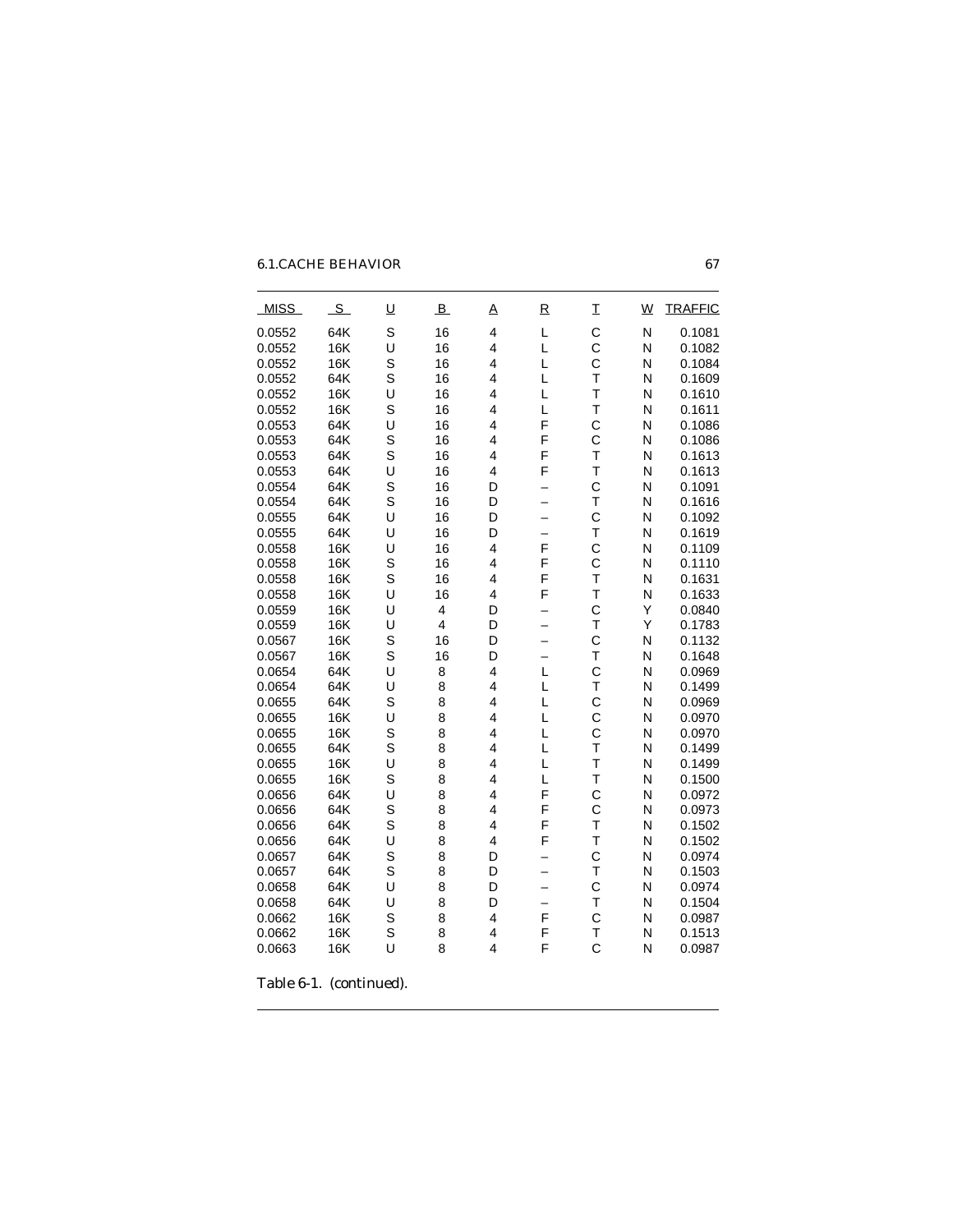| <b>MISS</b> | $S_{-}$ | <u>U</u> | B  | A | $\overline{\mathsf{R}}$ | I            | <u>W</u> | <b>TRAFFIC</b> |
|-------------|---------|----------|----|---|-------------------------|--------------|----------|----------------|
| 0.0663      | 16K     | U        | 8  | 4 | F                       | T            | N        | 0.1515         |
| 0.0666      | 16K     | S        | 8  | D |                         | C            | N        | 0.0992         |
| 0.0666      | 16K     | S        | 8  | D |                         | T            | N        | 0.1517         |
| 0.0679      | 16K     | U        | 16 | D |                         | C            | N        | 0.1580         |
| 0.0679      | 16K     | U        | 16 | D |                         | T            | N        | 0.2100         |
| 0.0696      | 64K     | U        | 4  | 4 | L                       | C            | N        | 0.0785         |
| 0.0696      | 64K     | S        | 4  | 4 | L                       | C            | N        | 0.0785         |
| 0.0696      | 64K     | U        | 4  | 4 | L                       | T            | N        | 0.1403         |
| 0.0696      | 64K     | S        | 4  | 4 | L                       | T            | N        | 0.1403         |
| 0.0697      | 16K     | U        | 4  | 4 | L                       | C            | N        | 0.0785         |
| 0.0697      | 16K     | S        | 4  | 4 | L                       | C            | N        | 0.0786         |
| 0.0697      | 16K     | U        | 4  | 4 | L                       | T            | N        | 0.1404         |
| 0.0697      | 16K     | S        | 4  | 4 | L                       | T            | N        | 0.1404         |
| 0.0698      | 64K     | U        | 4  | 4 | F                       | C            | N        | 0.0787         |
| 0.0698      | 64K     | S        | 4  | 4 | F                       | Ċ            | N        | 0.0787         |
| 0.0698      | 64K     | U        | 4  | 4 | F                       | T            | N        | 0.1405         |
| 0.0698      | 64K     | S        | 4  | 4 | F                       | T            | N        | 0.1405         |
| 0.0699      | 64K     | S        | 4  | D |                         | C            | N        | 0.0788         |
| 0.0699      | 64K     | U        | 4  | D |                         | C            | N        | 0.0788         |
| 0.0699      | 64K     | S        | 4  | D |                         | T            | N        | 0.1405         |
| 0.0699      | 64K     | U        | 4  | D |                         | $\top$       | N        | 0.1405         |
| 0.0705      | 16K     | S        | 4  | 4 | F                       | $\mathsf{C}$ | N        | 0.0796         |
| 0.0705      | 16K     | S        | 4  | 4 | F                       | T            | N        | 0.1411         |
| 0.0706      | 16K     | U        | 4  | 4 | F                       | $\mathsf{C}$ | N        | 0.0796         |
| 0.0706      | 16K     | U        | 4  | 4 | F                       | T            | N        | 0.1412         |
| 0.0707      | 16K     | S        | 4  | D |                         | C            | N        | 0.0798         |
| 0.0707      | 16K     | S        | 4  | D |                         | T            | N        | 0.1412         |
| 0.0861      | 16K     | U        | 8  | D |                         | C            | N        | 0.1379         |
| 0.0861      | 16K     | U        | 8  | D |                         | T            | N        | 0.1906         |
| 0.0932      | 16K     | U        | 4  | D |                         | C            | N        | 0.1020         |
| 0.0932      | 16K     | U        | 4  | D |                         | T            | N        | 0.1636         |
|             |         |          |    |   |                         |              |          |                |

Table 6-1. (continued).

from various regions of the chart with a data set ten times as large (created by running skifib with a larger input). These expanded simulations yielded identical results.

Some obviously desirable characteristics appear from an inspection of Table 6-1. The write allocation policy should be set to write-allocate, and the block size should be set to 16 bytes for good performance. There is relatively little difference among the miss ratios given near the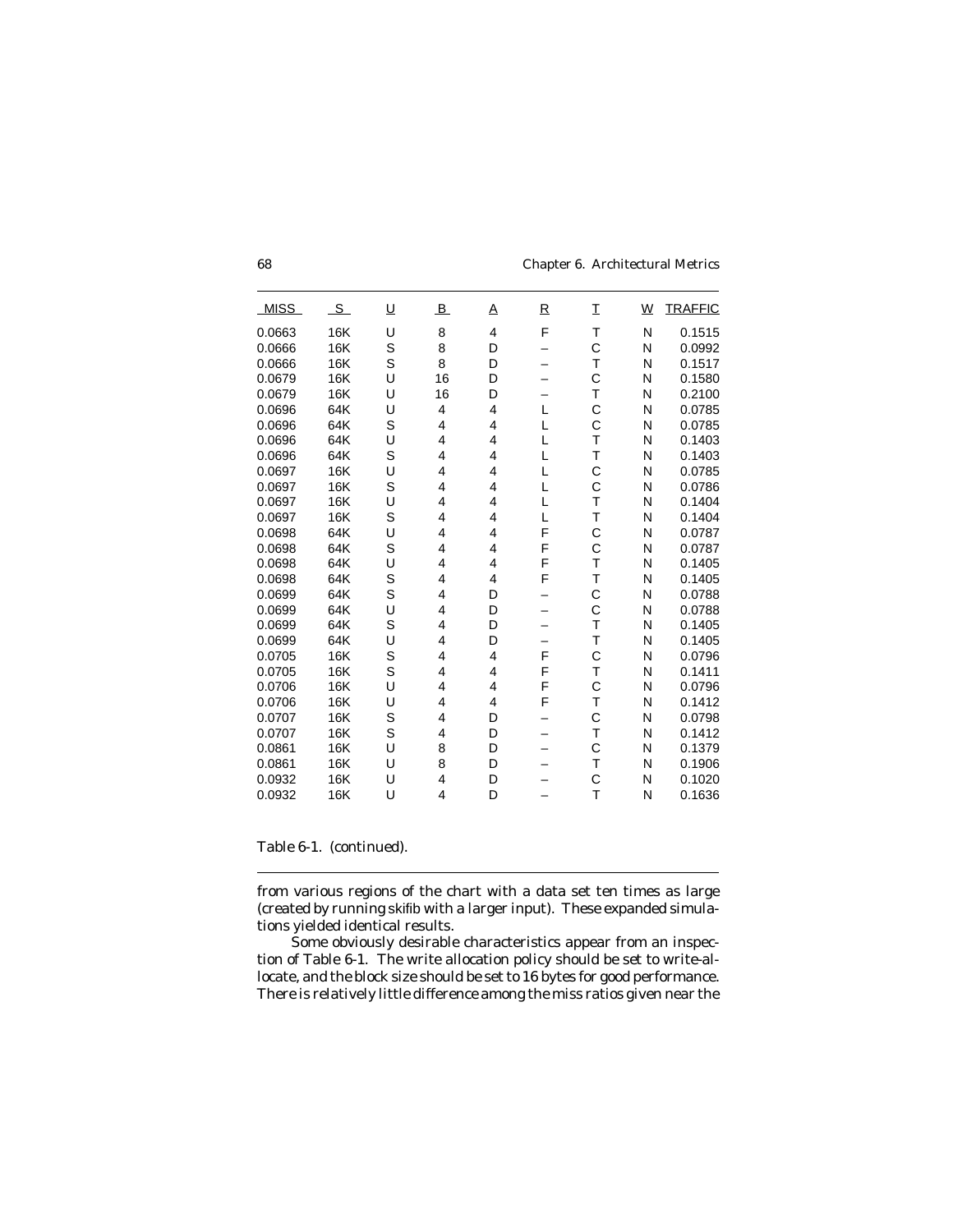beginning of the table, indicating that some of the design parameters, including the cache size, have little effect on performance.

Details of the cache simulation results showed that a unified cache is slightly better than a split cache because the interpretive program was quite small. Thus, a unified cache gives more total cache memory with which to work for the data portion of the program. However, split caches will be considered to be more desirable, since most RISC processors require the extra bandwidth available from a split cache scheme. From the data in these tables, a cache design of 64K bytes, split I/D cache (giving 32K bytes each for program and data caches), 16 byte blocks, 4-way set associative, LRU replacement, copy-back, and writeallocate was chosen as the most desirable strategy based on the results of this first experiment.

### **6.1.2. Parametric Analysis**

The initial exhaustive search of the design space gave a good starting point for determining the optimum cache design parameters. But, there was no precise indication of the sensitivity of the performance to variation in the parameters. For this reason, a second set of cache simulations was conducted to measure the performance effects of changing the parameters.

For this second set of simulations, the above-mentioned desirable cache design was used as a baseline. Individual parameters were then altered, one at a time, across a wide range to observe performance trends. The first set of simulations confirmed that the instructions needed to run the combinator reducer were almost immediately loaded into cache and stayed in cache throughout the program execution.

| parameter            | value                      |                   |              |  |
|----------------------|----------------------------|-------------------|--------------|--|
| cache organization   | split I/D (32K bytes each) |                   |              |  |
| associativity        | 4-way set associative      |                   |              |  |
| replacement policy   | LRU                        |                   |              |  |
| memory update policy | copy-back                  |                   |              |  |
| write allocation     | write allocate             |                   |              |  |
| characteristic       | SKI set                    | <b>Turner Set</b> | Super+Strict |  |
| miss ratio           | 0.0341                     | 0.0300            | 0.0528       |  |
| traffic ratio        | 0.2721                     | 0.2209            | 0.4223       |  |

Table 6-2. Baseline for parametric analysis.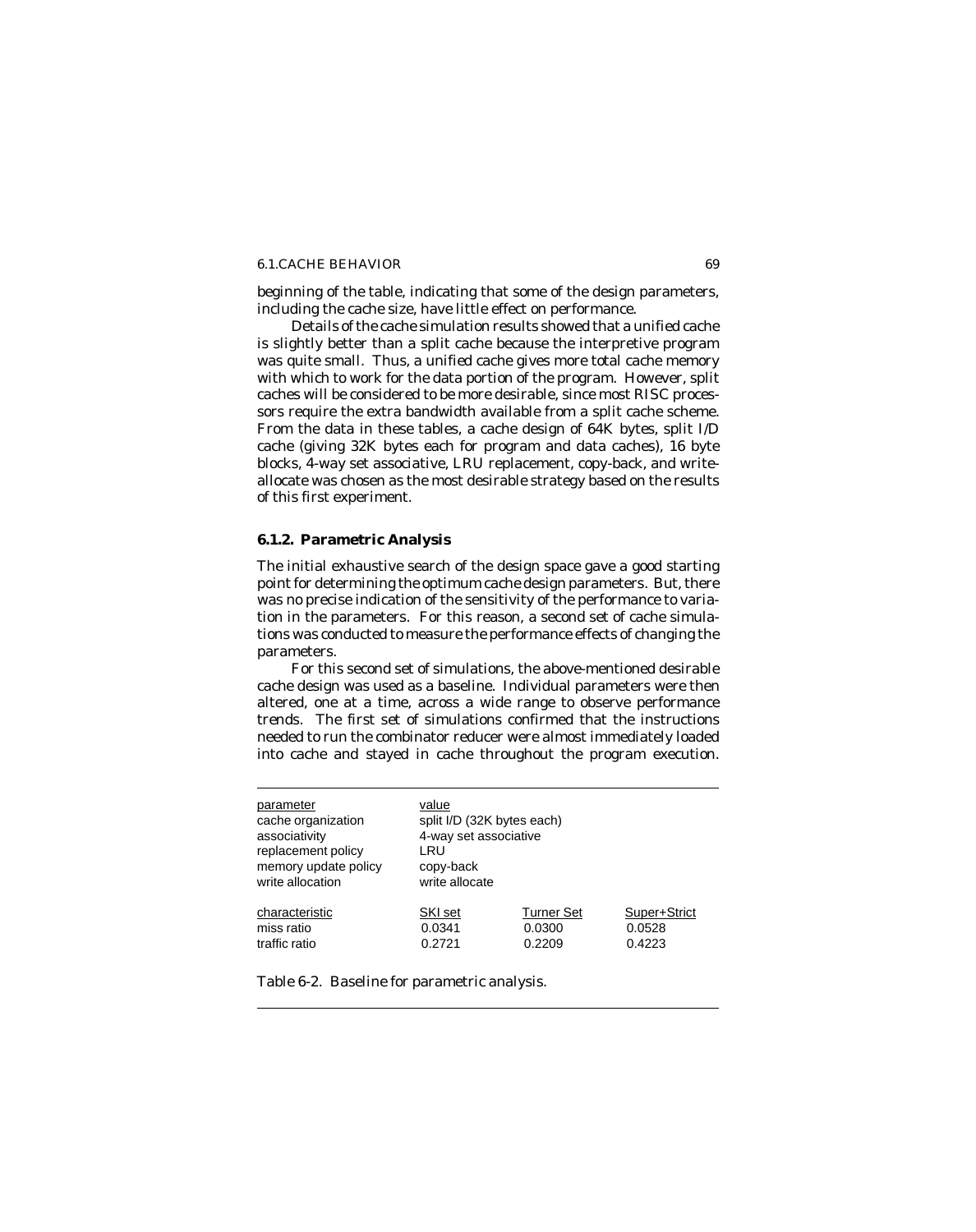Therefore, the parametric analysis simulations modelled only the data accesses of the programs, and collected statistics for just the data cache (assuming a split I/D cache scheme). The baseline configuration, against which sensitivity to change was measured, is shown in Table 6-2. The benchmark program run was fib(18), with data collected for three implementations of the program: the **SKI** combinator set, the Turner Set, and supercombinator compilation with strictness analysis.

### *6.1.2.1. Write Allocation*

Table 6-3 shows the results of varying the write allocation policy. This design decision is more important by far than any of the other design tradeoffs, with very poor cache hit ratios of 76% to 85% awaiting the user of a machine which incorporates a write-no-allocate policy. A 95% or higher cache hit ratio is generally considered desirable for most systems running conventional software.

The reason for the extreme sensitivity to write-allocation policy lies with the use of heap nodes. Graph reduction allocates nodes from a garbage-collected heap frequently during program execution. As heap nodes are allocated, the addresses of the new cells are generated without accessing heap memory (using a stop-and-copy garbage collection algorithm). After heap nodes are allocated, graph data is first written to the heap, then read back from it for further reduction operations. The first time the node is written, a cache miss is generated. A write-allocate strategy will load the node into the cache, while a write-no-allocate strategy will simply write the node value into main memory. The problem comes on the subsequent read of this node, which typically happens within a few hundred clock cycles. A write-no-allocate policy will experience a second cache miss, while a write-allocate policy will usually get a cache hit on the previously written element. This second cache miss with a write-no-allocate policy significantly degrades performance. The effect becomes even more pronounced when a long sequence

|                                     | MISS RATIOS      |                  |                  |
|-------------------------------------|------------------|------------------|------------------|
| <b>Allocation Strategy</b>          | SKI set          | Turner Set       | Super+Strict     |
| write allocate<br>write no allocate | 0.0341<br>0.1914 | 0.0300<br>0.1522 | 0.0528<br>0.2433 |

Table 6-3. TIGRE performance with varying cache write allocation strategy.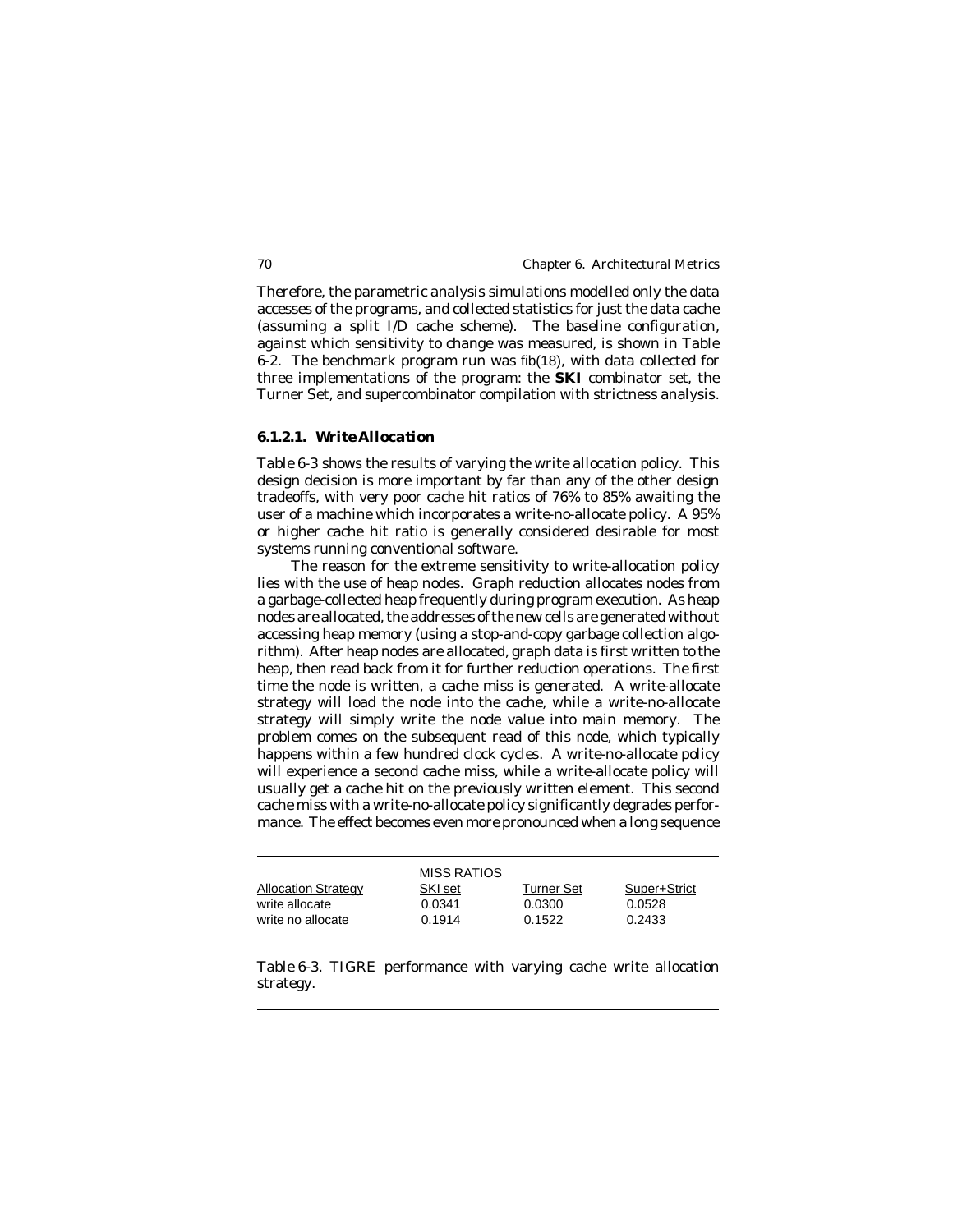of writes (each generating a cache miss) is performed in succession before the first read, as can happen when performing a sequence of graph rewrites on a small portion of the program graph.

The Turner Set numbers showed the least degradation from using write-no-allocate because it does not create a large number of superfluous nodes as the **SKI** set does (by using the **B** and **C** combinators instead of **S** and **K** combinations). But, the Turner Set does have a large number of redundant reads of elements for intermediate graph rewriting that are eliminated by the supercombinator approach, so the supercombinator version shows even more degradation in performance from using a write-no-allocate strategy.

As an example of the importance of this range of cache performances, a DECstation 3100 class machine would be 18000 RAPS slower on the Turner Set version using a write-no-allocate strategy. On a mainframe or other large processor, cache miss delays may be considerably longer, increasing this delay further. For instance, on a VAX 8800 a write-no-allocate strategy may account for a 75000 RAPS speed degradation.

The difference in write allocation policy partially explains the result that a VAX 8800 mainframe was outperformed by a DECstation 3100 workstation (376000 RAPS for the VAX 8800 compared to 475000 RAPS for the DECstation 3100). The VAX 8800 uses a write-no-allocate policy, while the DECstation 3100 uses a write-allocate policy. This greatly increases the cache miss ratio for the VAX. The difference in miss ratios is exacerbated by the fact that mainframes tend to have a longer memory access time (and therefore cache miss penalty) than workstations.

Fortunately, there is a work-around available for existing architectures that have a write-no-allocate policy. To reduce the effects of the problem on the VAX 8800, TIGRE executes a dummy read (*i.e.* a memory read, the results of which are discarded) each time a heap cell is allocated. This dummy read improves overall program Turner Set performance on skifib by approximately 20%, despite the overhead of executing extra instructions to perform the memory reads. This performance increase comes about because a read miss, a write hit, and a read hit are significantly quicker on a VAX 8800 than a write miss followed by a read miss.

Graph reduction makes extremely heavy use of a garbage-collected heap, so the effectiveness of write-allocation on cache miss ratios is quite pronounced. However, the need for a write-allocate cache policy when using garbage-collected heaps extends beyond the graph reduction domain. Since a heap, by its very nature, is used in a write-followed-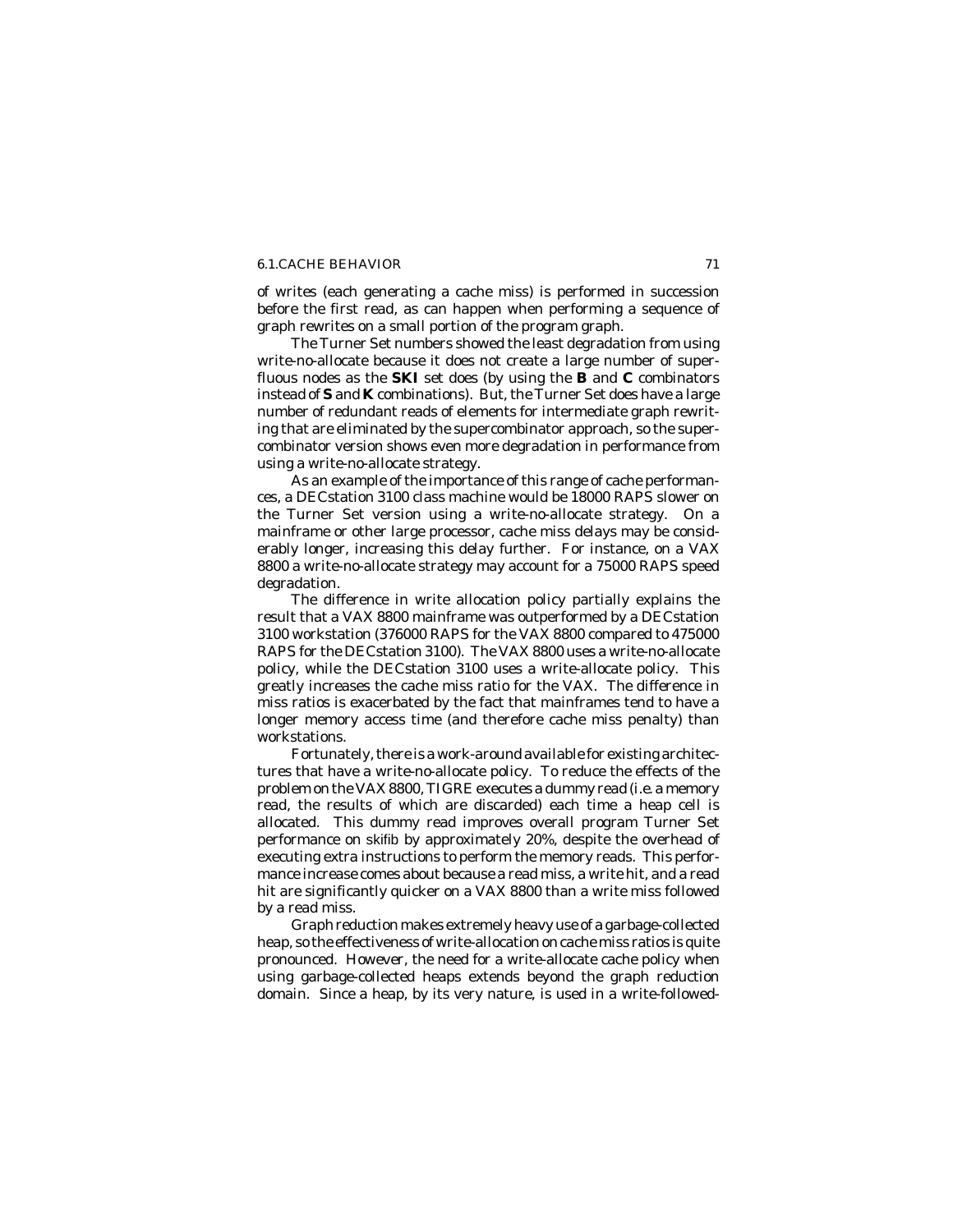



Figure 6-1. TIGRE performance with varying cache size.

by-read manner, a write-allocate cache policy is important to support any system that uses a heap.

## *6.1.2.2. Cache Size*

Figure 6-1 shows the results of varying cache size over a range of 128 bytes to 128K bytes. Since most newer designs tend to use large cache memories to improve performance (with 64K bytes in a data cache often the minimum acceptable amount for a RISC implementation), it is surprising to see that performance for all three implementations stays at approximately 95% to 98% hit ratio with a cache as small as 2K bytes, which corresponds to only 256 graph nodes. This suggests that combinator graph reduction has much better temporal locality than conventional programs. This temporal locality may be due in part to a high infant mortality rate among allocated heap nodes.

As already noted, the supercombinator implementation strategy is more efficient at accomplishing tree rewritings (because one combinator reduction can rewrite a large section of the graph). This efficiency is reflected in a somewhat higher cache miss ratio, since fewer redundant memory accesses are used. The **SKI** and Turner Set numbers might be considered diluted by multiple accesses to intermediate result graph nodes that decrease the miss ratio, but also slow down program execution speed. Because of this effect, the data reported in this section should not be used to compare the merits of **SKI** reduction,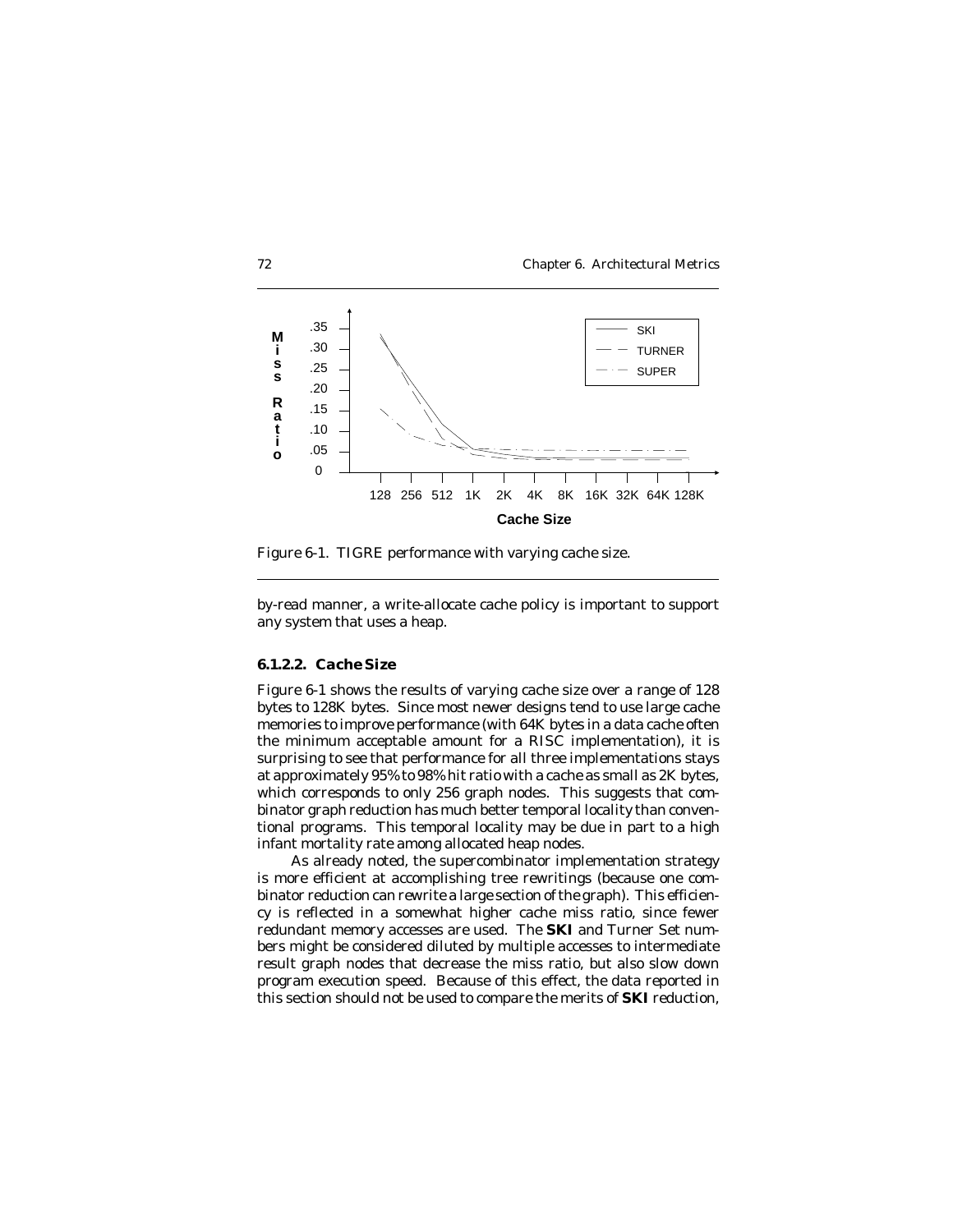Turner Set reduction, and supercombinator reduction against each other, but rather to understand the effects of varying design parameters given a certain graph reduction strategy.

High temporal locality suggests that generational garbage collection techniques (Appel et al. 1988) may be useful with combinator graph reduction. It is possible that frequent changes of pointers in older generations may negate any advantages that might be gained using generational techniques , but this issue has not been explored in detail.

A word of caution on the interpretation of the cache size data collected here is in order. The benchmarks used are rather small a certain sense. They access a large amount of heap space, so it cannot be said that the programs are too small to exercise a large cache. However, only a few thousand heap nodes are actually active (*i.e.*, not garbage) at any given time during a computation, so it might be argued that good performance of small caches is a factor of running small test programs. This issue is revisited by simulating larger programs in Section 6.2.

# *6.1.2.3. Block Size*

Figure 6-2 shows the results of varying block size over a range of 4 bytes to 8K bytes. The cache miss ratio decreases up to a cache size of 2K bytes for the **SKI** method, and up to 8K bytes (the limit to block size given 4-way set associativity) for the other methods. This suggests very strong spatial locality. This spatial locality is probably due to the fact that short-lived cells are allocated from the heap space in sequential memory locations (this sequentiality is an inherent property of compacting garbage collectors, such as the stop-and-copy garbage collector used by TIGRE).

One could, at first glance, decide to build a machine with a 2K byte cache line size based on the miss ratios alone. For conventional programs, this decision would be unwise, because the traffic ratio (the number of words of data moved by the system bus) usually increases dramatically with an increased block size. This heavy traffic can slow a system down by greatly increasing the time required to refill a cache block after a miss. With combinator graph reduction, this effect is much less pronounced. The traffic ratio does not increase appreciably until the block size is between 1K and 4K bytes in size. So, a machine with a 256 byte or 512 byte cache line size is entirely reasonable for this application.

The strong difference in traffic ratio between a block size of 4 bytes and 8 bytes on the **SKI** set and Turner Set implementation is worthy of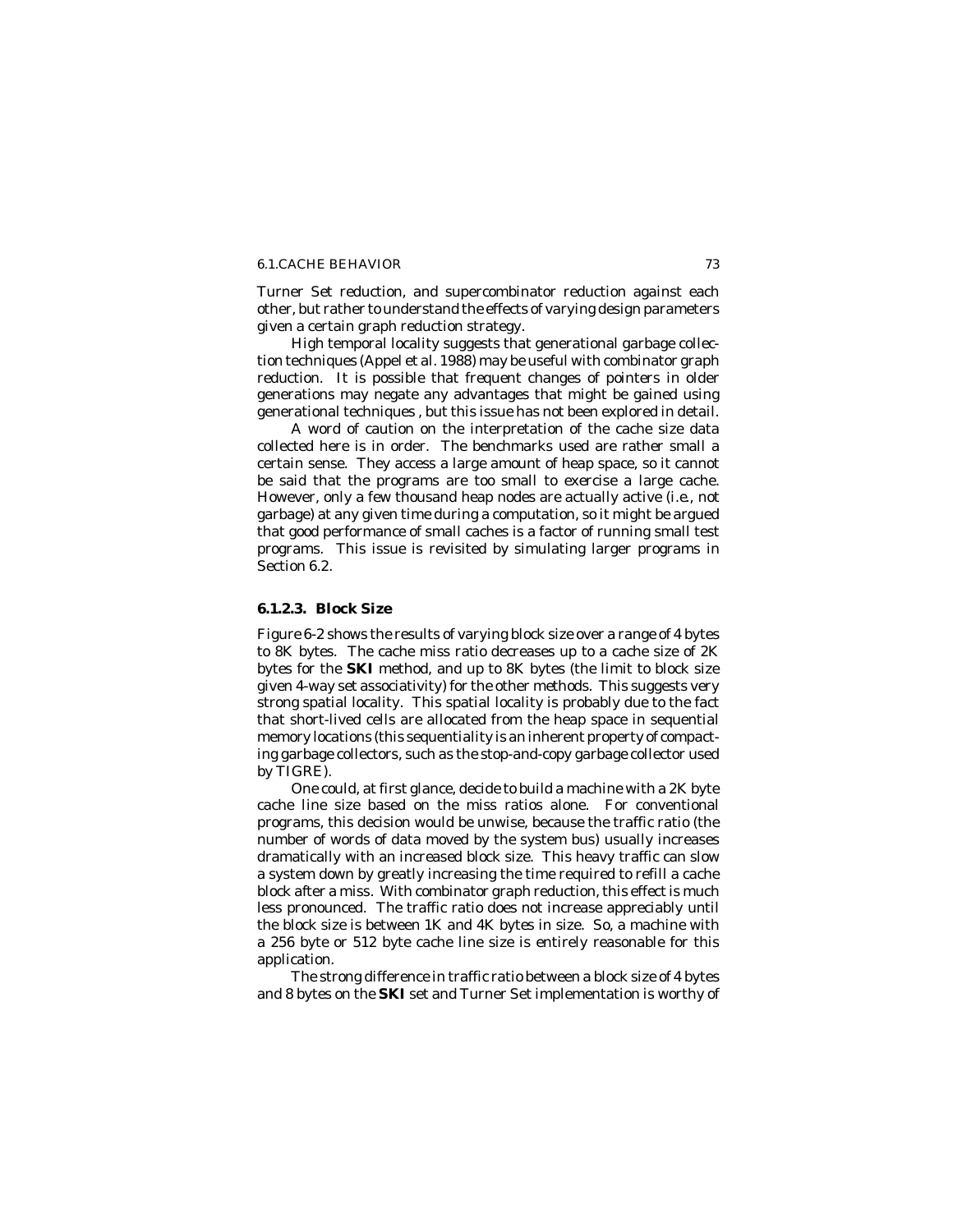



Figure 6-2. TIGRE performance with varying cache block size.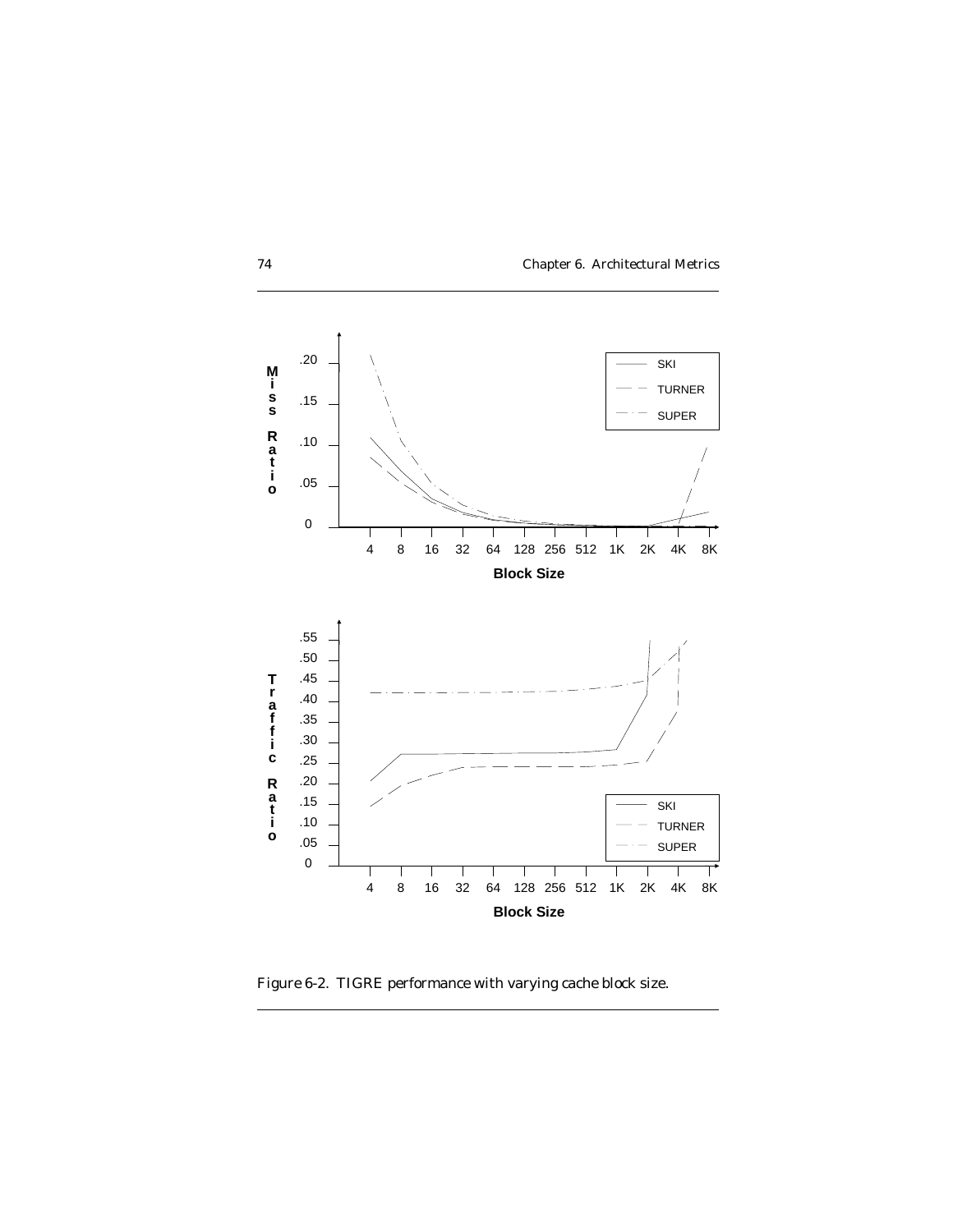comment. This increase is caused by the fact that left-hand sides of nodes are seldom accessed after the stack unwinding operation, whereas right-hand sides are frequently accessed to first retrieve a value (perhaps using a recursive evaluation call), then to write that value. Thus, a cache which must retrieve both halves of a node wastes time fetching left-hand side values which will never be used in the case that the cache miss occurs on an access to a right-hand side. The traffic ratio on the supercombinator implementation is almost identical for the 4 byte and 8 byte block size cases, because that particular code only had one argument to evaluate for the supercombinator. The supercombinator body fetched and evaluated the argument as soon as the supercombinator body was entered, avoiding cache misses.

The fact that the miss ratio stays very low until the cache block size increases to within a factor of between four and sixteen of the total cache size gives further insight into the behavior characteristics of graph reduction. The code in this experiment tends to access approximately four to sixteen regions of memory at a time, since the miss ratio begins to climb when the 32K byte cache can hold fewer than sixteen cache blocks. This suggests excellent temporal locality.

The excellent temporal locality observed bodes well for virtual memory management behavior. Since most translation lookaside buffers are limited in size (for example, 64 entries addressing to 4K bytes each on a MIPS R2000), good spatial locality is important limit the number of TLB misses. At a second level, good spatial locality also limits thrashing of virtual memory pages between main memory and secondary storage devices. The result is that combinator graph reduction seems to provide excellent virtual memory behavior even without the use of compacting techniques (since no garbage collection was done for this example).

Block sizes of greater than 16 bytes are seldom seen in practice, because most conventional programs do not have enough spatial locality to support very large block sizes. Another consideration is that a large block size usually requires a very wide memory access bus to provide the data to fill the block. But, the significant performance increases possible with this application give strong incentive to consider large block sizes.

# *6.1.2.4. Associativity*

Table 6-4 shows the results of varying the associativity of the cache from direct mapped (1-way associative) to 8-way associative. 2-way set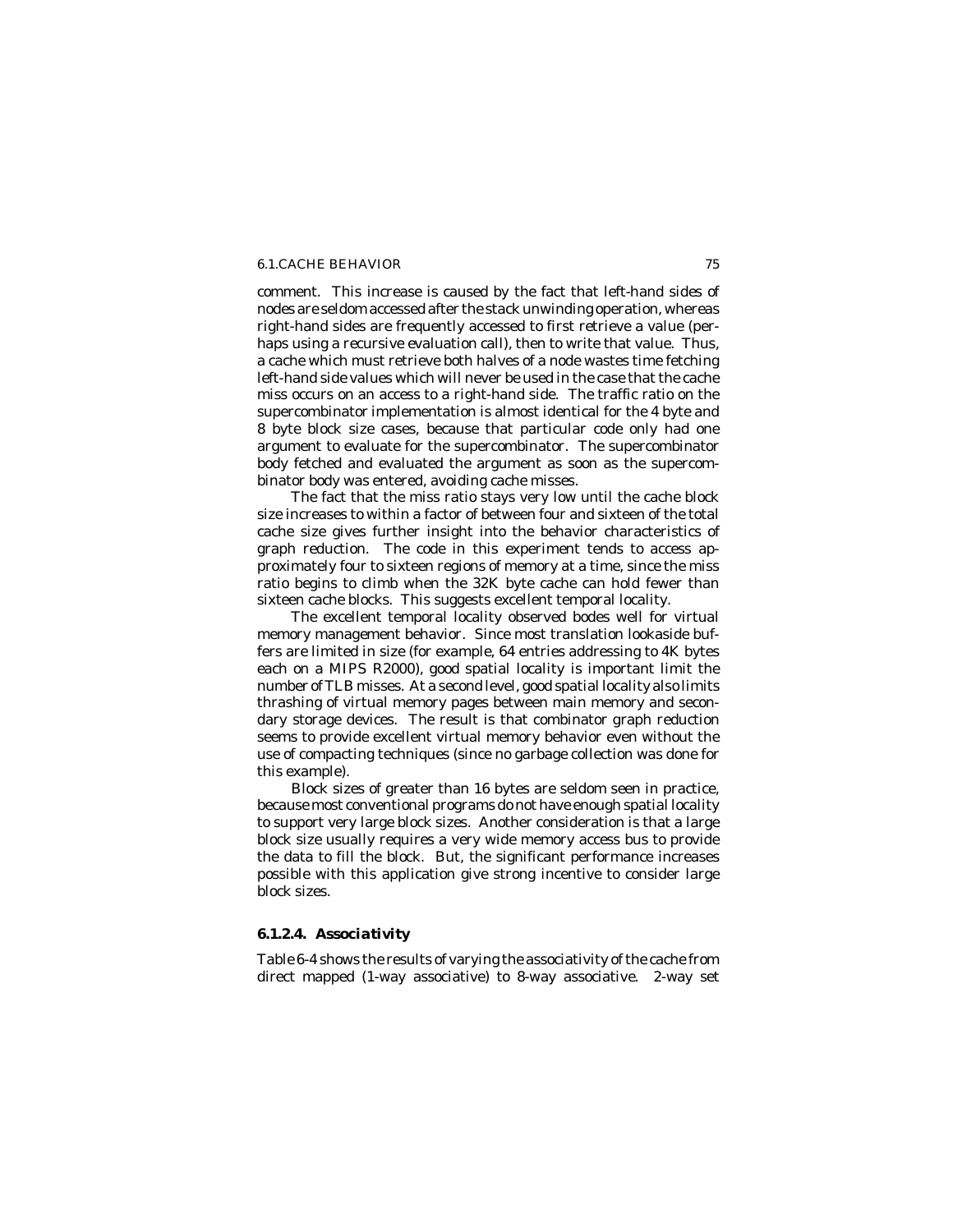| <b>Associativity</b> | <b>MISS RATIOS</b><br>SKI set | <b>Turner Set</b> | Super+Strict |
|----------------------|-------------------------------|-------------------|--------------|
| direct mapped        | 0.0358                        | 0.0317            | 0.0536       |
| 2-way set            | 0.0341                        | 0.0300            | 0.0528       |
| 4-way set            | 0.0341                        | 0.0300            | 0.0528       |
| 8-way set            | 0.0341                        | 0.0300            | 0.0528       |

Table 6-4. TIGRE performance with varying cache associativity.

associative seems to bring a slight performance improvement, but beyond that there is no discernible advantage to adding cache sets.

Many systems use direct mapped caches because they are simpler to build and can be more easily made to run at high speeds (Przybylski *et al.* 1988). The cost of using such a direct mapped cache is a only a 0.17% additional miss ratio penalty, so such a performance tradeoff of using direct mapped caches seems desirable.

*6.1.2.5. Replacement Policy*

| <b>Replacement Policy</b><br>LRU<br><b>FIFO</b> | <b>MISS RATIO</b><br>SKI set<br>0.0341<br>0.0347 | <b>Turner Set</b><br>0.0300<br>0.0305 | Super+Strict<br>0.0528<br>0.0531 |
|-------------------------------------------------|--------------------------------------------------|---------------------------------------|----------------------------------|
| RANDOM                                          | 0.0349                                           | 0.0306                                | 0.0531                           |

Table 6-5. TIGRE performance with varying cache replacement policies.

Table 6-5 shows the results of varying the replacement policy for the cache. LRU replacement was found to be the best by a small margin. In the original simulation with both program and memory sharing a unified cache, LRU replacement was more important, since it prevented the program words from being flushed from the cache when using multi-way associativity. In a separated data cache, the performance improvement is smaller.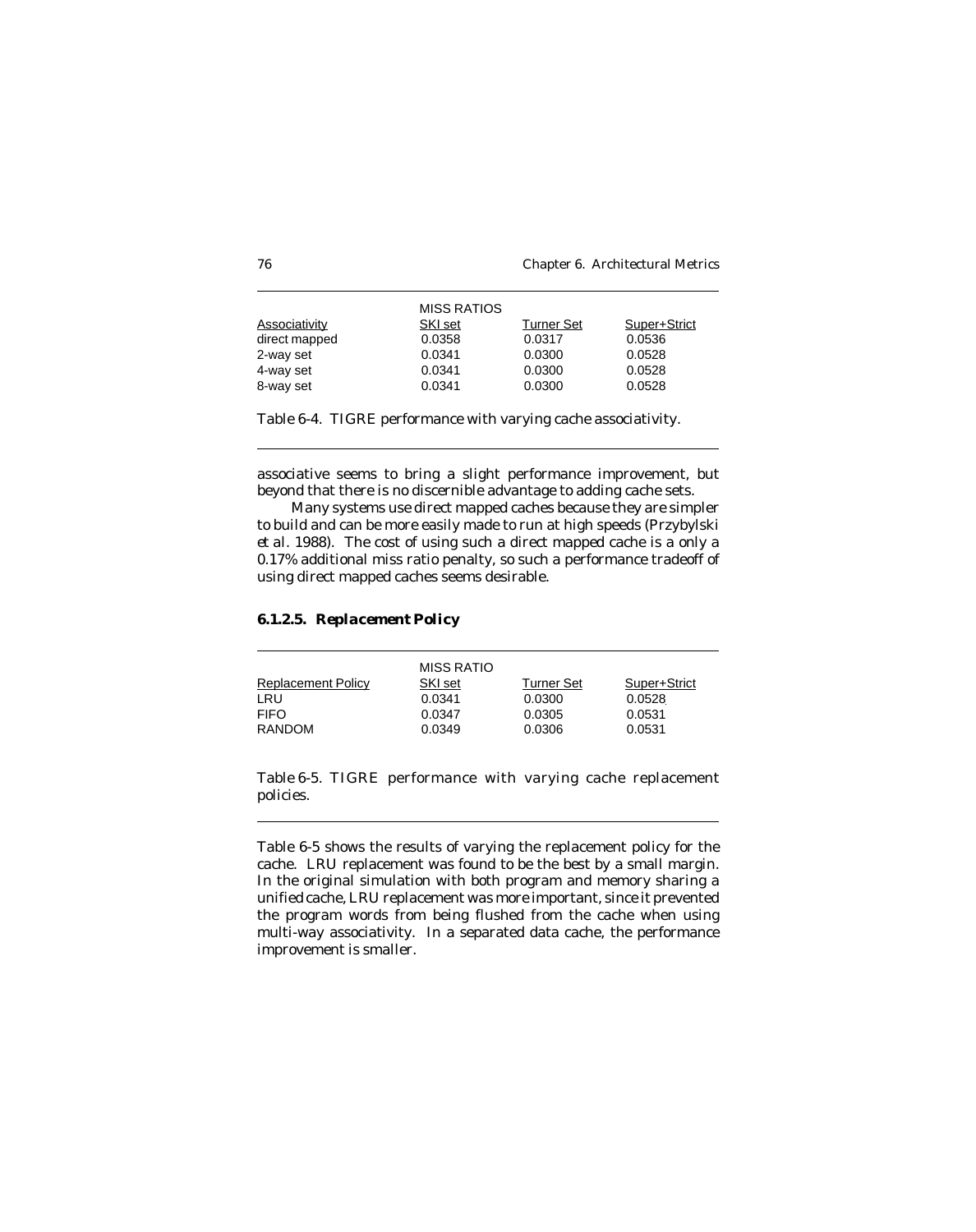|               | MISS RATIO / TRAFFIC RATIO |               |               |  |  |  |  |
|---------------|----------------------------|---------------|---------------|--|--|--|--|
| Memory Update | SKI set                    | Turner Set    | Super+Strict  |  |  |  |  |
| copy back     | 0.0341/0.2721              | 0.0300/0.2209 | 0.0528/0.4223 |  |  |  |  |
| write through | 0.0341/0.5721              | 0.0300/0.5431 | 0.0528/0.6849 |  |  |  |  |

Table 6-6. TIGRE performance with varying cache write-through strategy.

# *6.1.2.6. Write-Through Policy*

Table 6-6 shows the results on miss ratio and traffic ratio for a writethrough versus copy-back management policy. The cache miss ratios are the same, as expected, since this policy does not affect whether misses occur. However, the bus traffic generated for the write-through method is significantly higher than for copy-back. This can cause severe problems with system performance, even on a uniprocessor.

With a write-through policy with a line size of 16 bytes (4 words), 14.3% of data cache accesses for the **SKI** implementation generate a bus transaction. This is manageable on most systems. Unfortunately, it is more common for processors to have narrower buses to memory, with most microprocessors supporting only a 4-byte bus. In this case, a memory bus access would be generated on average on 57.2% of data accesses, which can easily swamp a bus, causing memory-bandwidth performance limitations even on uniprocessors. This bus overloading takes place because a microprocessor bus can only sustain a data transfer every 4 to 8 clock cycles, whereas a 57.2% bus access rate demands bandwidth corresponding to a transfer for every 1.7 clock cycles. Clearly, a copy-back policy is desired to limit the effects of bus saturation. Even if cache line size is reduced, similar bus write saturation effects are possible.

The supercombinator implementation has even worse bus write characteristics. This is caused by a difference in the percentage of bus write operations, since supercombinator code does less graph traversing (and hence fewer reads) per combinator. This effect is exacerbated by the fact that supercombinator compilation reduces the redundancy of computations, resulting in fewer instances of repeated overwriting of nodes. This, in turn, limits the effectiveness of the copy-back strategy (which is attenuates bus write traffic only to the extent that nodes are written more than once while the node is resident in the cache memory). Thus, with supercombinators it is even more important to use a copy-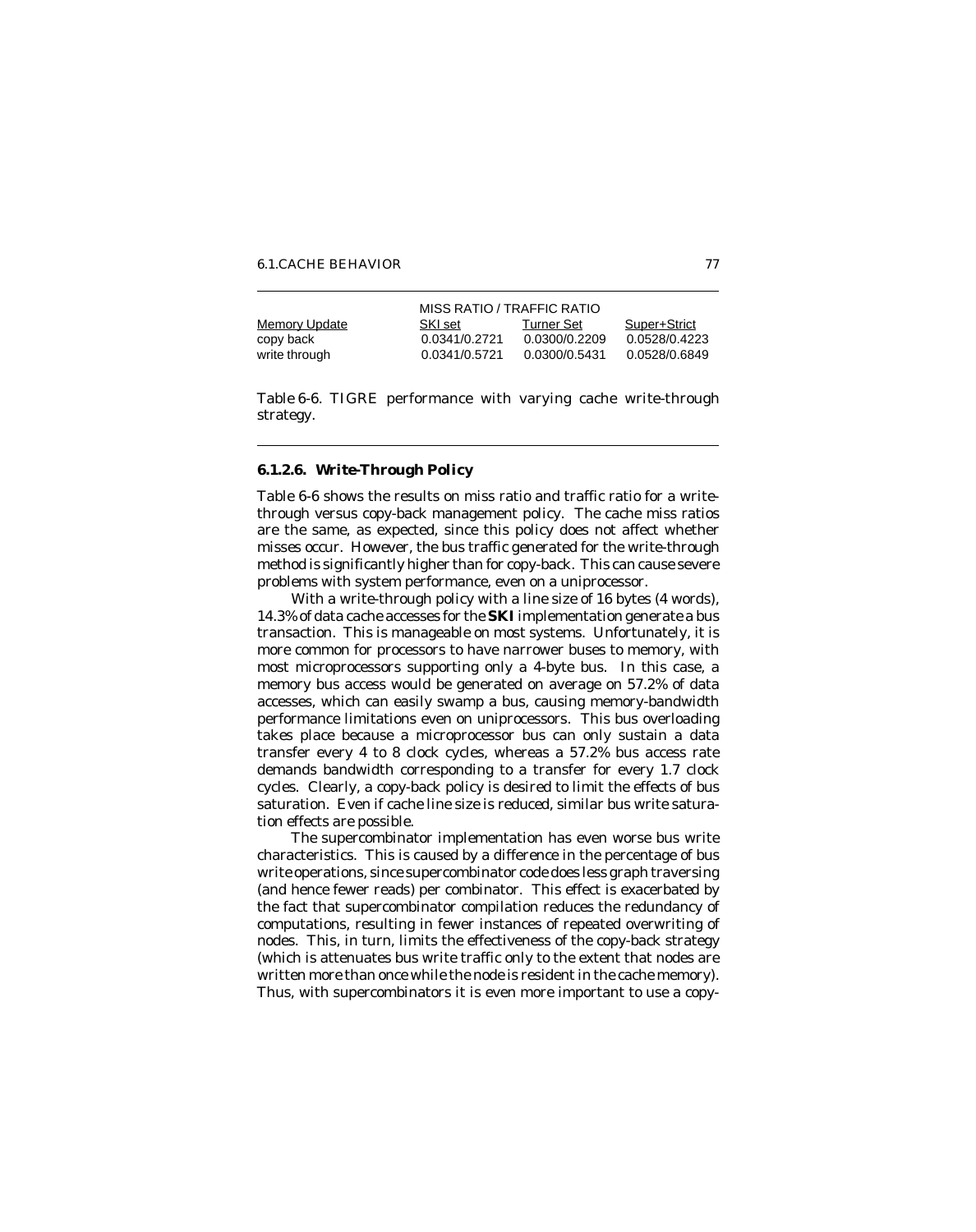back strategy, but even this strategy is likely to make significant demands on bus bandwidth.

## **6.1.3. A Desirable Cache Strategy**

Based on the findings of these simulations, a cache design which minimizes complexity and cost while achieving reasonable performance would have the following characteristics: cache size of 16K bytes each for split instruction and data caches, 16 byte block size, direct mapped, write-allocate, and copy-back. This cache configuration was simulated to have a 98.94% hit ratio overall for the **SKI** method (96.24% data hit ratio, and 99.99+% instruction hit ratio), and a traffic ratio of 0.0827 words transferred on average per memory access.

Unfortunately, even though data prefetching or sub-block filling could efficiently support a block size of 16 bytes, most microprocessors in workstations support block sizes of 4 bytes. The same cache configuration with a 4 byte block size was simulated to have a 96.80% hit ratio overall (92.13% data hit ratio, and 99.99+% instruction hit ratio) with bus traffic of 0.0599 words transferred on average per memory access. This difference of 2.14% in cache hit ratio represents approximately a 44000 RAPS (nearly 10%) speed penalty for a DECstation 3100 class machine.

# **6.2. PERFORMANCE OF REAL HARDWARE**

Section 6.1 discussed a search for a good cache strategy without regard to commercially available hardware, and using a single benchmark program (mostly because of the impracticality of collecting data for the large number of simulation runs required for multiple benchmark programs). This section reports a set of simulations with a slightly different viewpoint: a group of benchmark programs are measured, using the DECstation 3100 design characteristics as a starting point for parametric analysis. We shall be seeing another instance of using a DECstation 3100 as a basis for comparison in Chapter 7.

# **6.2.1. Simulation Results for a DECstation 3100**

The curves and ratios measured for the DECstation 3100 are different from those shown in Section 6.1, even for the fib benchmark, since the base case for the DECstation 3100 is different than that used in Section 6.1. However, we shall see that even with a different starting point, the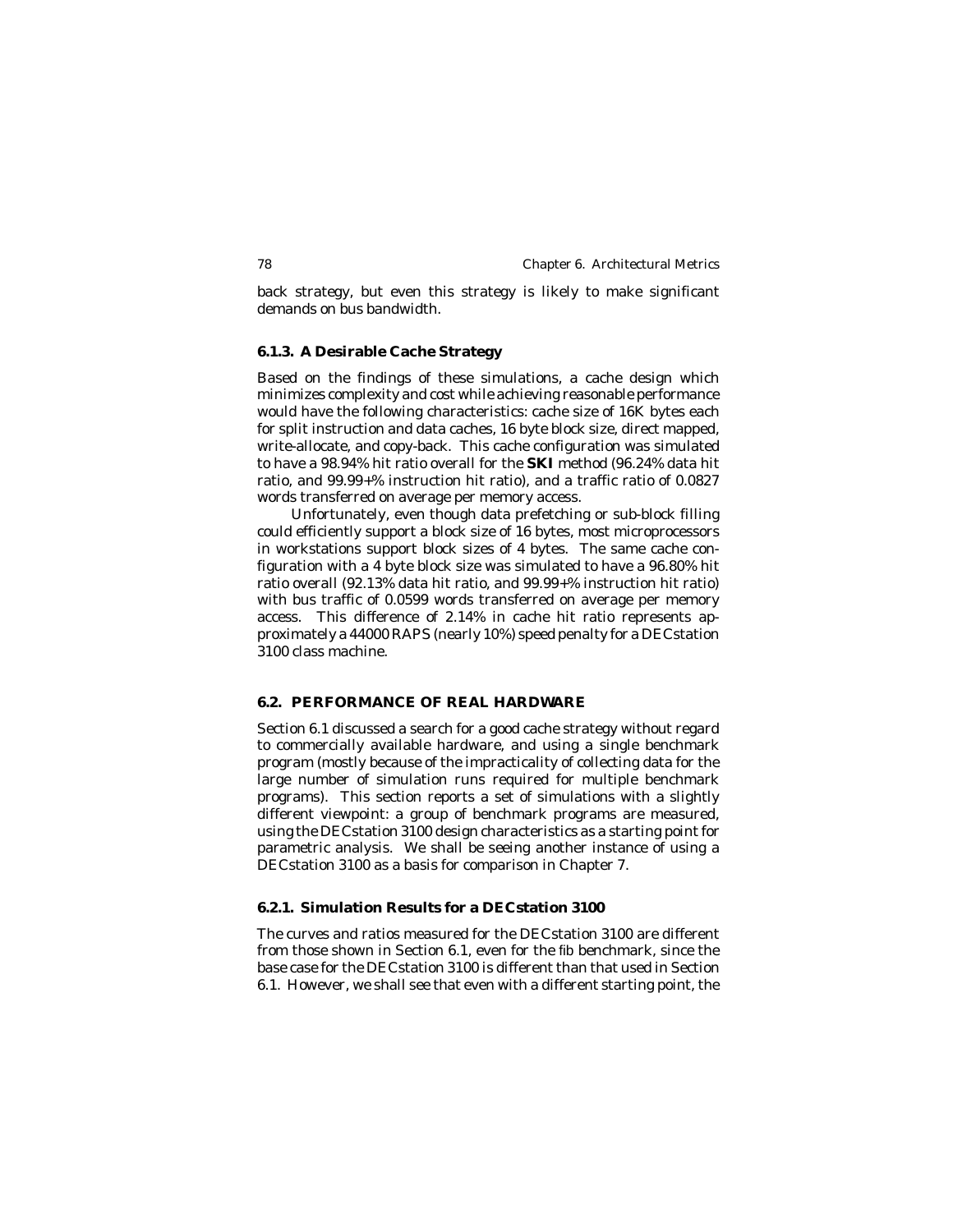6.2. PERFORMANCE OF REAL HARDWARE 79

| parameter<br>cache organization<br>associativity<br>replacement policy<br>memory update policy<br>write allocation | value<br>n/a | split I/D (64K bytes each)<br>direct mapped<br>write-through<br>write allocate |        |        |        |  |
|--------------------------------------------------------------------------------------------------------------------|--------------|--------------------------------------------------------------------------------|--------|--------|--------|--|
| characteristic                                                                                                     | Fib          | <b>NthPrime</b>                                                                | Queens | Real   | Tak    |  |
| miss ratio                                                                                                         | 0.1434       | 0.1768                                                                         | 0.1554 | 0.1595 | 0.1912 |  |
| traffic ratio                                                                                                      | 0.5854       | 0.6262                                                                         | 0.5942 | 0.5971 | 0.6478 |  |

Table 6-7. Baseline for DECstation 3100 analysis.

general relationships between performance and changes in cache design parameters will, for the most part, hold true. For that reason, the results in this section may be considered a double-check on the previously discussed results.

For these cache simulations, individual parameters were altered, one at a time, across a wide range to observe performance trends. The benchmark programs run were: fib (recursive Fibonacci calculation), nthprime (a prime number generator), queens (the N-queens problem), real (infinite precision real arithmetic), and tak (a program that tests recursive function calls). All programs used the Turner Set of combinators. In all cases, between one and two million data memory accesses were simulated, with accesses to a memory range of at least 320K bytes.

The DECstation 3100 has a split cache with 64K bytes in each cache, a block size of 4 bytes, direct mapped organization, and uses a write-through strategy with write-allocate management. (Digital

|                            | MISS RATIOS |          |        |        |        |
|----------------------------|-------------|----------|--------|--------|--------|
| <b>Allocation Strategy</b> | Fib         | NthPrime | Queens | Real   | Tak    |
| write allocate             | 0.1434      | 0.1768   | 0.1554 | 0.1595 | 0.1912 |
| write no allocate          | 0.2405      | 0.3099   | 0.2669 | 0.2848 | 0.3271 |

Table 6-8. Performance with varying cache write allocation strategy.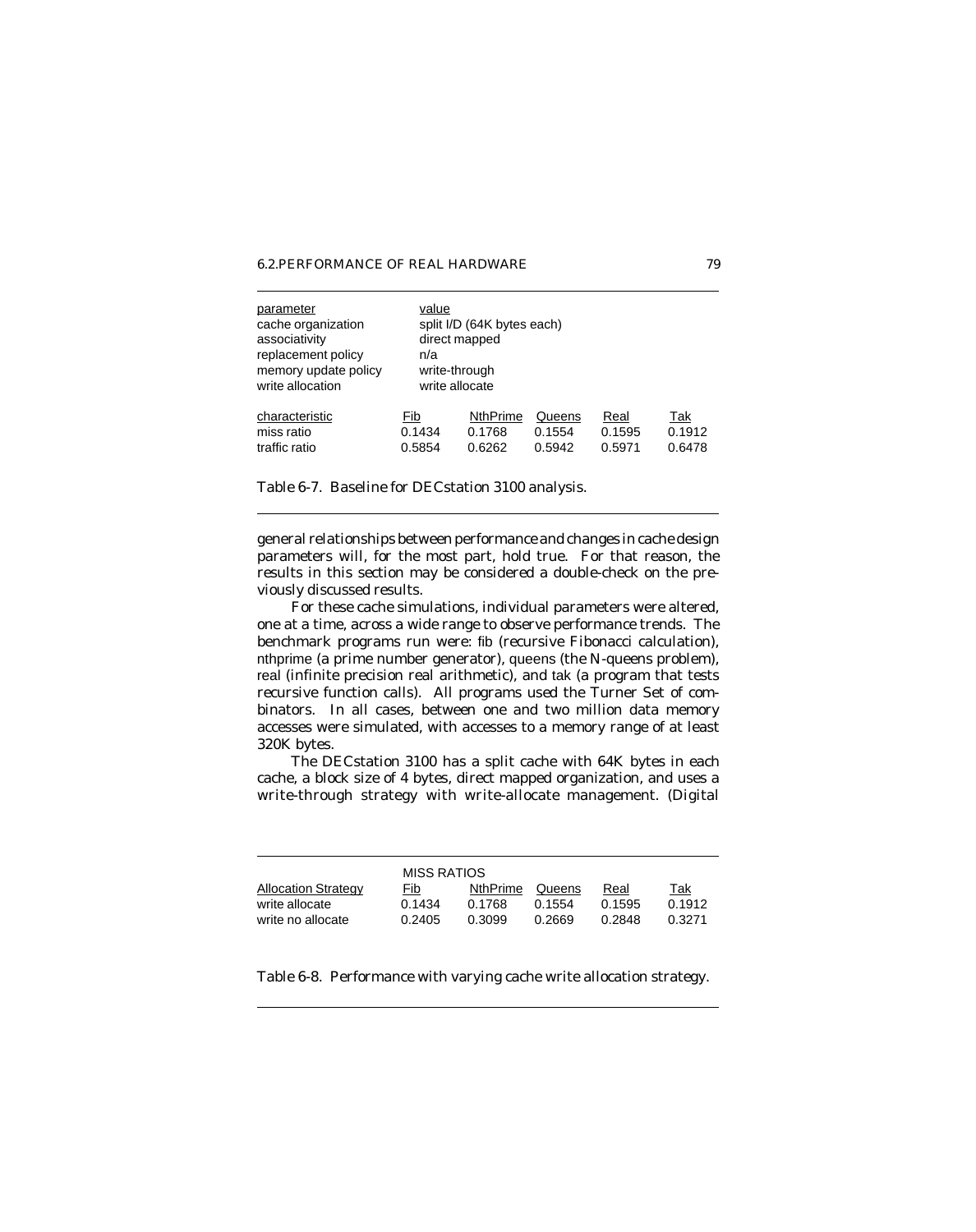



Figure 6-3. Cache performance with varying cache size.

Equipment Corporation 1989) Table 6-7 summarizes the results of simulating the baseline cache configuration of the DECstation 3100.

Two important characteristics emerge from the simulation. The cache miss ratio is a relatively high 14% to 19% for all the programs. Furthermore, the bus traffic ratio is between 0.58 and 0.65. As a result, graph reduction programs generate memory references in excess of DECstation 3100 available bus bandwidth.

Table 6-8 shows the results of varying the write allocation policy. These results show that using a write-no-allocate strategy significantly increases cache misses compared to the write-allocate case.

|                      | <b>MISS RATIOS</b> |                 |        |        |        |
|----------------------|--------------------|-----------------|--------|--------|--------|
| <b>Associativity</b> | Fib                | <b>NthPrime</b> | Queens | Real   | Tak    |
| direct mapped        | 0.1434             | 0.1768          | 0.1544 | 0.1595 | 0.1912 |
| 2-way set            | 0.1425             | 0.1724          | 0.1515 | 0.1530 | 0.1858 |
| 4-way set            | 0.1425             | 0.1724          | 0.1514 | 0.1530 | 0.1857 |
| 8-way set            | 0.1425             | 0.1724          | 0.1513 | 0.1530 | 0.1857 |

Table 6-9. Cache performance with varying cache associativity.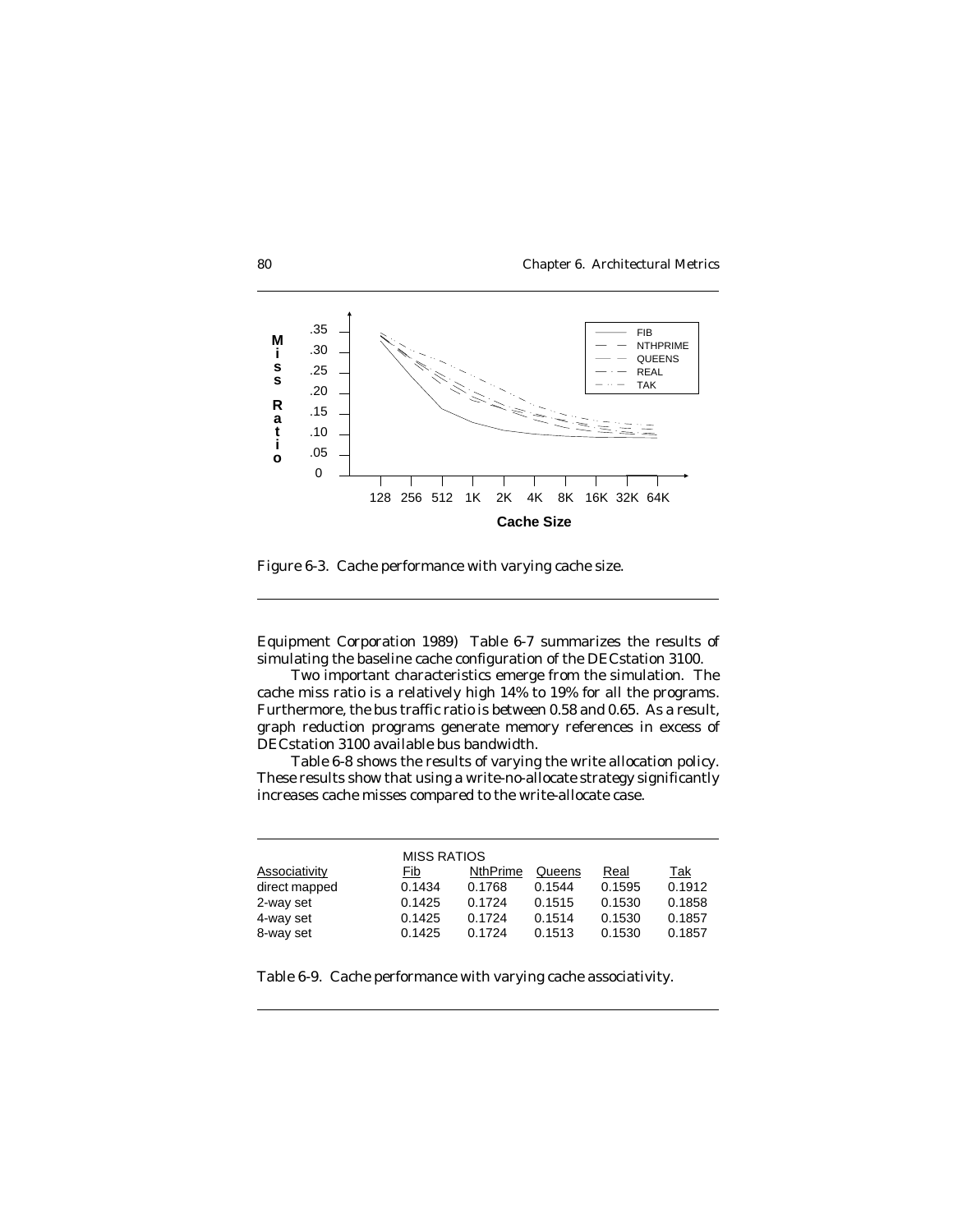# 6.2. PERFORMANCE OF REAL HARDWARE 81

![](_page_18_Figure_1.jpeg)

Figure 6-4. Performance with varying cache block size.

![](_page_18_Figure_3.jpeg)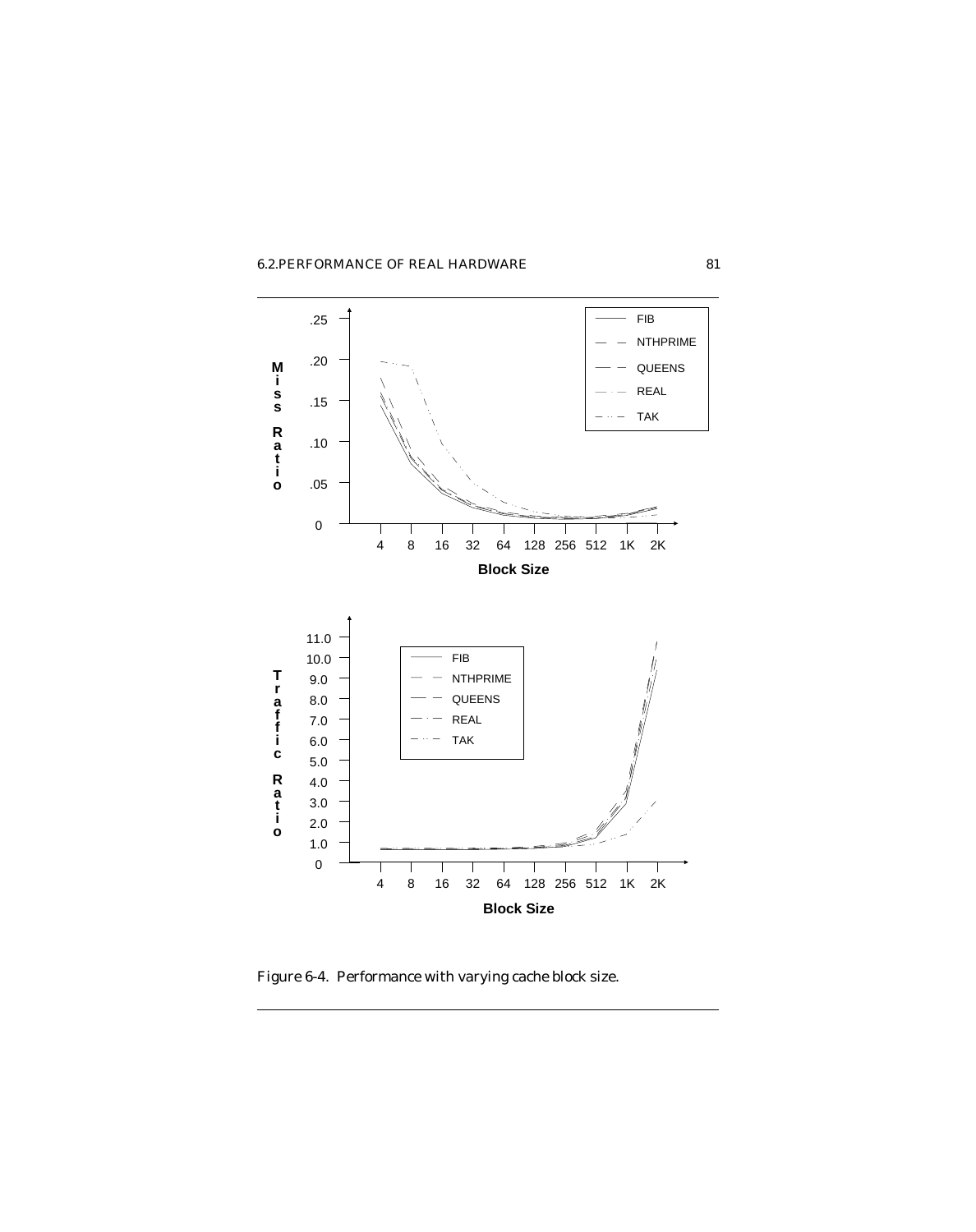Figure 6-3 shows the results of varying cache size over a range of 128 bytes to 64K bytes. While different programs show different degrees of temporal locality, the curves suggest that increases in cache size beyond 64K will not significantly change the miss ratio. So, conventional hardware platforms seem to be adequate with respect to cache size. The example of fib given in Section 6.1 was slightly misleading, as shown by Figure 6-3. Fib has a miss ratio curve that dips significantly below the curves for other programs. Based on Figure 6-3, one could speculate that the required cache size varies with the number of active, or "live" nodes in the program graph. Results from larger benchmarks would be required to confirm this speculation.

Figure 6-4 shows the results of varying block size over a range of 4 bytes to 2K bytes. The cache miss ratio for all programs decreases up to a cache size of 256 bytes. The traffic ratio starts increasing noticeably at between 128 and 256 bytes, suggesting that a block size of 128 bytes would be advantageous.

Table 6-9 shows the results of varying the associativity of the cache from direct mapped (1-way associative) to 8-way associative. 2-way set

|                      | <b>TRAFFIC RATIO</b> |                 |        |        |        |
|----------------------|----------------------|-----------------|--------|--------|--------|
| <b>Memory Update</b> | Fib                  | <b>NthPrime</b> | Queens | Real   | Tak    |
| write through        | 0.5854               | 0.6262          | 0.5942 | 0.5971 | 0.6478 |
| copy back            | 0.2863               | 0.3507          | 0.3063 | 0.3123 | 0.3769 |

Table 6-10. Cache performance with varying cache write-through strategy.

associative seems to bring a slight performance improvement, but beyond that there is little or no advantage to adding cache sets.

Table 6-10 shows the traffic ratio for a write-through versus copy-back management policy. The cache miss ratios are the same since this policy does not affect whether misses occur. However, the bus traffic generated for the write-through method is significantly higher than for copy-back.

To sum up, the simulations in this section corroborate the results of Section 6.1, except that the results from Section 6.1 slightly overstated the maximum advantageous cache block size, and exaggerated the temporal locality of the programs.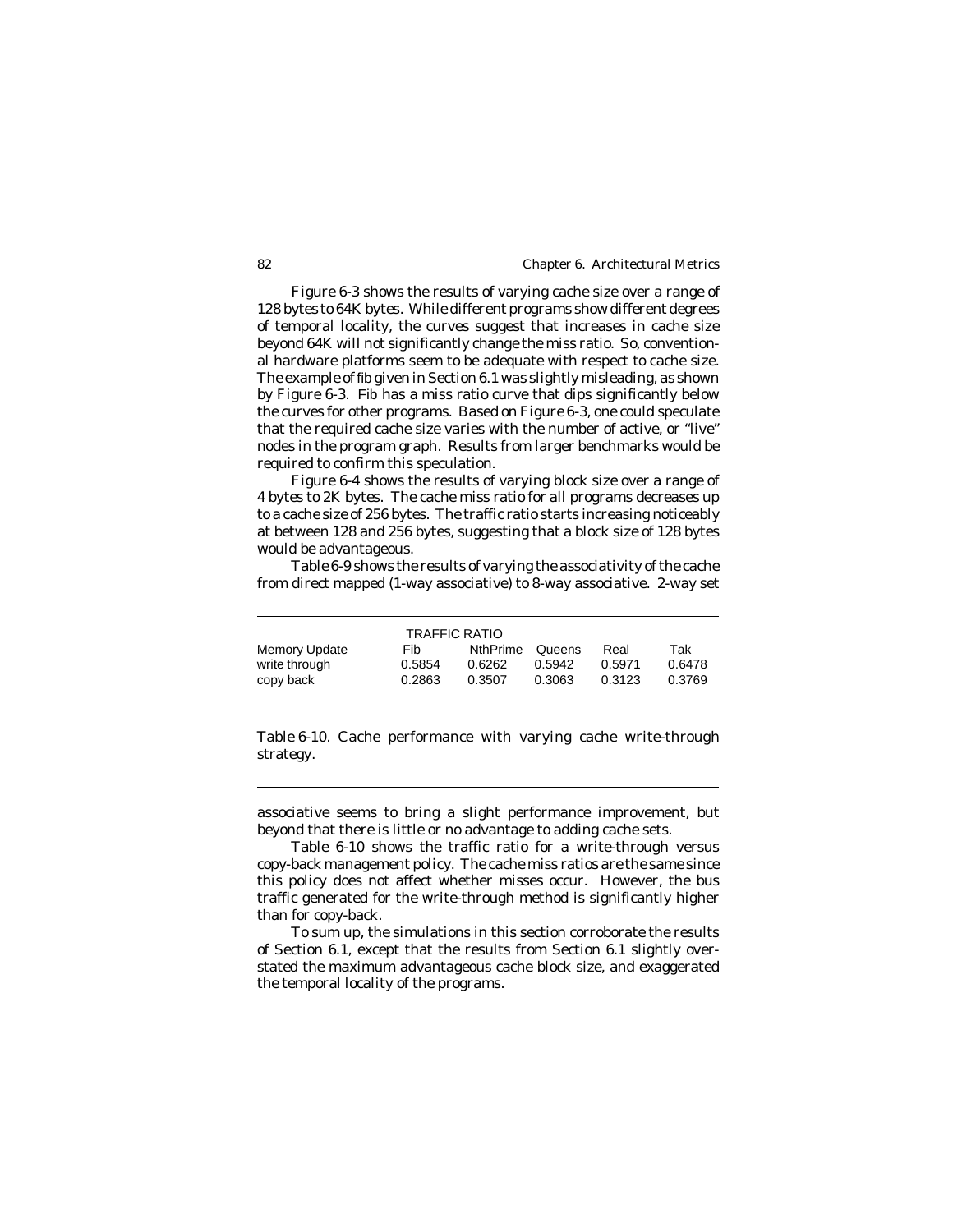# 6.2. PERFORMANCE OF REAL HARDWARE 83

# **6.2.2. Comparison with Actual Measurements**

Cache simulation results are an important architectural tool. However, there is always the question of whether the results of such simulations correspond to the "real world". In order to establish some confidence in the simulation results, a comparison will be made between the results of a simulation of the DECstation 3100 and the results of actual program execution.

Simulation indicates that for skifib, the MIPS R2000 processor executes 27.82 instructions per combinator reduction application (on average). The R2000 also performs 33.95 memory reads (including both instruction reads and data reads) accesses per combinator reduction application, which when multiplied by a simulated miss ratio of 0.0097, gives 0.33 cache read misses per combinator reduction. The DECstation 3100 has a cache read miss latency of 5 clock cycles, resulting in a cost of 1.65 clock cycles per combinator because of cache misses. This, when added to the 27.82 cycle instruction execution cost (27.82 instructions at one instruction per clock cycle), yields an execution time of 29.47 clock cycles per combinator.

The DECstation 3100 has a cost of zero clock cycles for a cache write miss, so long as the write buffer does not overflow. With an average of 4.74 writes (at 6 clock cycles per write) plus 0.33 cache miss reads (at 5 clock cycles per read) per combinator, a total of 30.09 clock cycles is needed per combinator to provide adequate memory bandwidth for the write-through strategy.\* This is somewhat longer than the 29.47 clock cycle instruction execution speed, leading to the conclusion that the DECstation 3100 implementation of TIGRE is constrained by memory bandwidth.

As a result of this analysis, we calculate the simulated execution speed of the DECstation 3100 to be 30.09 clock cycles per combinator. At 16.67 MHz, this translates into a speed of 554000 RAPS between garbage collections.

When actually executing the skifib benchmark, the DECstation 3100 performed approximately 495000 reduction applications per second (RAPS) including garbage collection time. Garbage collection overhead was measured at approximately 1%. This rather low cost is attributed to the fact that a small number of nodes actually in use at any given time, so a copying garbage collector must typically copy just

Actually, it may be worse than this steady-state rate, since bursts in memory accesses may overflow the write buffer, causing even more stalling, but this is difficult to measure without detailed simulation of the actual system involved.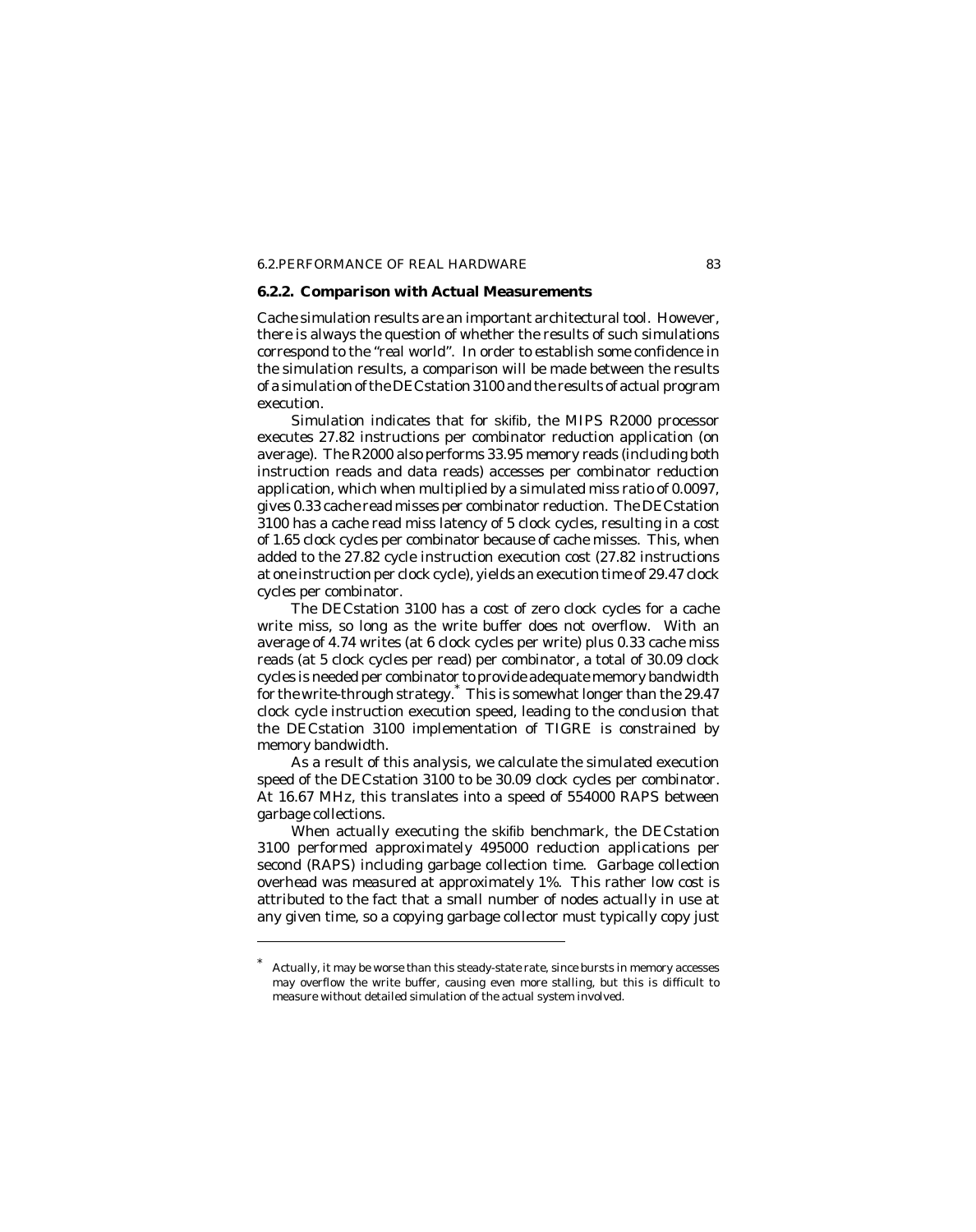a few hundred nodes for each collection cycle on the benchmark used. Virtual memory overhead can be computed based on a 0.0091 miss ratio for a block size of 4K bytes, with 6.67 data access per combinator, giving a computed virtual memory miss ratio of 0.00136 per combinator. Assuming 13 clock cycles overhead per TLB miss (based on an 800 ns TLB miss overhead for a MIPS R2000 with a 16 MHz clock as reported by Siewiorek & Koopman (1989)), and noting that an average combinator takes 30.09 clocks, this gives a penalty of:

 $0.00136 * 13 / 30.09$  (clocks per combinator) =  $0.06\%$ 

Together with the 1% garbage collection overhead, this 1.06% overhead predicts a raw reduction rate of:

 $495000 * 1.0106 = 500000$  RAPS

This rate is 11% slower than the 554000 RAPS predicted raw reduction rate.

A major portion of the discrepancy is probably caused by bursts of traffic to the write buffer, which stalls the processor under many conditions. The rest of the discrepancy is due to subtle system overheads such as interference between memory refresh operations and cache misses, as well as cache cold starts on a multiprogrammed operating system.

# **6.3. DYNAMIC PROGRAM BEHAVIOR**

Although cache performance is a crucial part of overall TIGRE performance on conventional hardware, there are two other areas of performance measurement that deserve attention. One area is in the use of heap memory, and the other area is access to spine stack memory.

# **6.3.1. Heap Memory Use**

The previous discussions of cache memory behavior have covered most of the important points about heap use. There are two points left to

|                    | NODES ALLOCATED PER COMBINATOR |            |              |
|--------------------|--------------------------------|------------|--------------|
|                    | SKI set                        | Turner Set | Super+Strict |
| nodes / combinator | 0.737                          | 0.731      | 1.000        |

Table 6-11. TIGRE use of heap memory.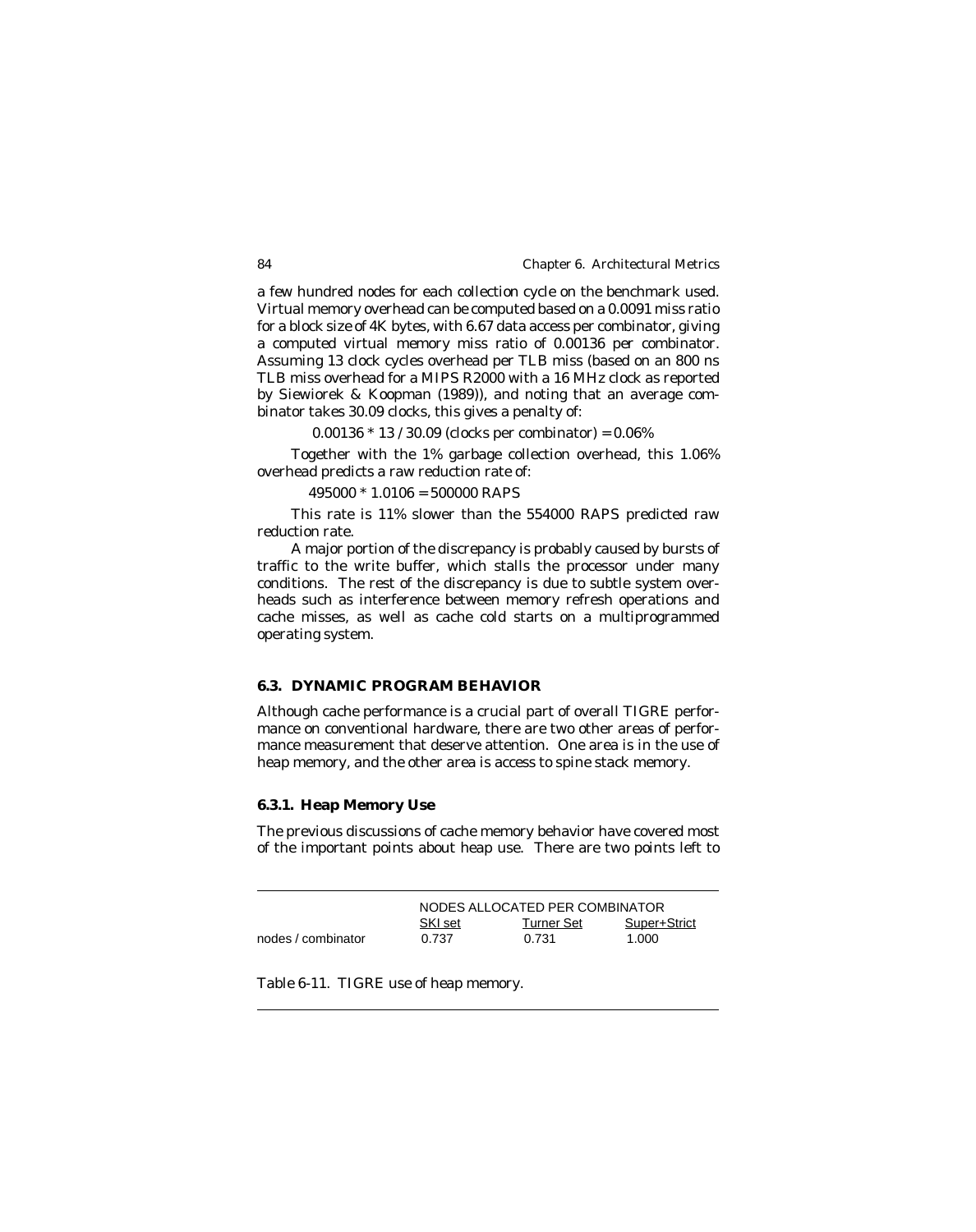### 6.3.DYNAMIC PROGRAM BEHAVIOR 85

cover: the rate at which heap nodes are consumed, and the importance of choosing a garbage collection technique.

Table 6-11 shows the average number of heap nodes allocated per combinator for the fib benchmark. The **SKI** implementation continually executes the **S** combinator, which allocates two nodes of heap memory each time it is used. **K** combinators are then used in many instances to discard one of the two newly created heap nodes. The Turner Set number, therefore, is similar, since the **B** and **C** combinators each allocate one node, but are used to replace pairs of **S** and **K** combinators, maintaining the ratio of heap nodes allocated per combinator relatively constant. The supercombinator implementation uses more heap nodes per combinator, because there are fewer "noise" combinators (*e.g.* **I**, **K**) executed.

The number of heap nodes consumed per combinator is quite large when one considers that, at a Turner Set execution rate of 450000 combinators per second, approximately a third of a million heap nodes (and therefore, eventually, cells to be garbage collected) are generated each second. This is a heap space consumption rate of 2.63M bytes per second on the DECstation 3100. One way of understanding this number is that all physical memory in a minimum configuration system (8M bytes) can be consumed by heap allocation in approximately three seconds. Alternately, the heap node consumption rate is equal to 66% of the maximum I/O transfer rate of the system. In other words, heap allocation is a significant system load.

In order to alleviate the demands of heap allocation on the system, an appropriate garbage collection technique is important. This technique must be efficient both at allocation and collection. The original implementation of TIGRE used a mark/sweep garbage collector. Upgrading to a stop-and-copy garbage collector resulted in a speed improvement of 130000 RAPS on the VAX 8800 assembly language implementation. This significant speedup was caused not only by the fact that stop-and-copy tends to execute fewer instructions, but also by the fact that the mark/sweep method sweeps through the heap space, flushing cache memory. The stop-and-copy algorithm is much better at preserving locality of reference to the heap, and so results in better performance.

One design challenge with using a stop-and-copy garbage collector, or any garbage collector that relocates heap elements, is maintaining consistency of the state of the computation with the relocated elements. When performing a stop-and-copy garbage collection, the spine stack must examined and modified so that the spine stack elements reflect the new locations of nodes in the graph. This can be accomplished with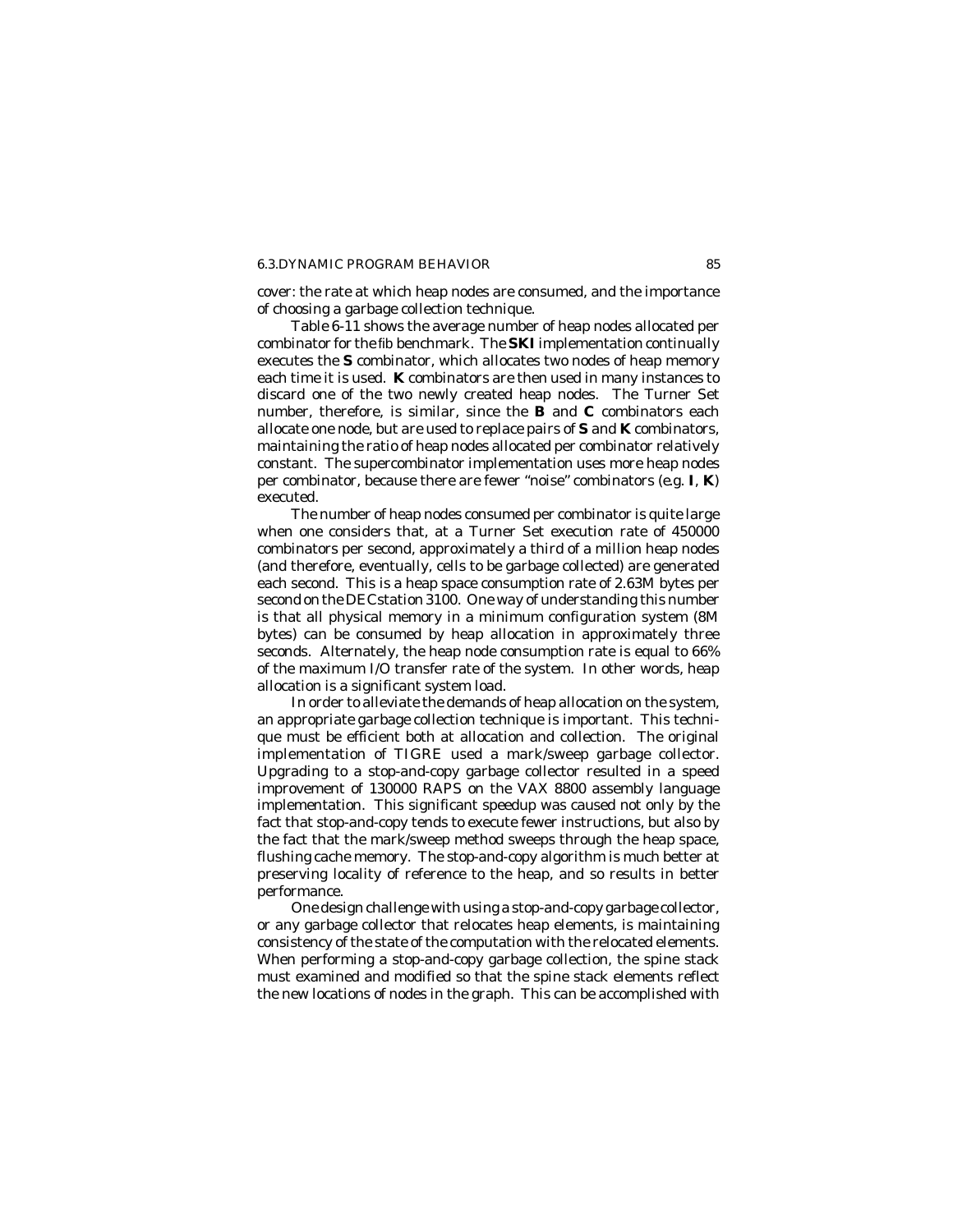a fixup routine after each garbage collection. A harder problem (and, one which does not appear easy to solve at first thought) is that some references to **P** combinators are used to check for equality between data structures. Thus, there is a mechanism for the address of a list (returned by **P**) to be propagated as a data value in the system. Unfortunately, if a garbage collection happens between two accesses to the same **P** combinator, it is possible that an equality test will improperly fail, since one of the values being checked contains a stale reference to a pre-collection address.

The stale reference problem with the **P** combinator is difficult to solve with a fixup routine. Fortunately, values from **P** combinators are ensured by the compilation process to never be used in any computation except equality checking. TIGRE solves this stale reference problem (and, the spine stack relocation problem as well) in a very simple way. TIGRE simply throws away the contents of the spine stack at each garbage collection. Since the entire state of a computation is contained in the program graph, the spine stack contains only redundant information (and it is, in fact, maintaining consistency between the redundant representations of information which is the source of the problem). So, after each garbage collection cycle, TIGRE performs a "warm start" of graph execution, restarting the spine unwinding from the root of the program graph. Measurements have been unable to detect any difference in execution time between this warm start technique and a spine stack fixup technique. Of course, there is the important difference that the spine stack fixup technique alone doesn't work for some programs.

|                      | <b>ACCESSES PER COMBINATOR</b> |                   |              |  |
|----------------------|--------------------------------|-------------------|--------------|--|
|                      | SKI set                        | <b>Turner Set</b> | Super+Strict |  |
| top of stack write   | 2.18                           | 2.54              | 1.83         |  |
| top of stack read    | 1.13                           | 1.54              | 1.33         |  |
| second on stack read | 0.74                           | 1.08              | 0.66         |  |
| third on stack read  | 0.55                           | 0.35              | 0.33         |  |
|                      |                                |                   |              |  |
| spine unwinds        | 1.37                           | 1.38              | 1.00         |  |
| total stack accesses | 4.61                           | 5.50              | 5.33         |  |

Note: top of stack writes include one write per spine node unwound.

Table 6-12. TIGRE use of stack memory for fib.